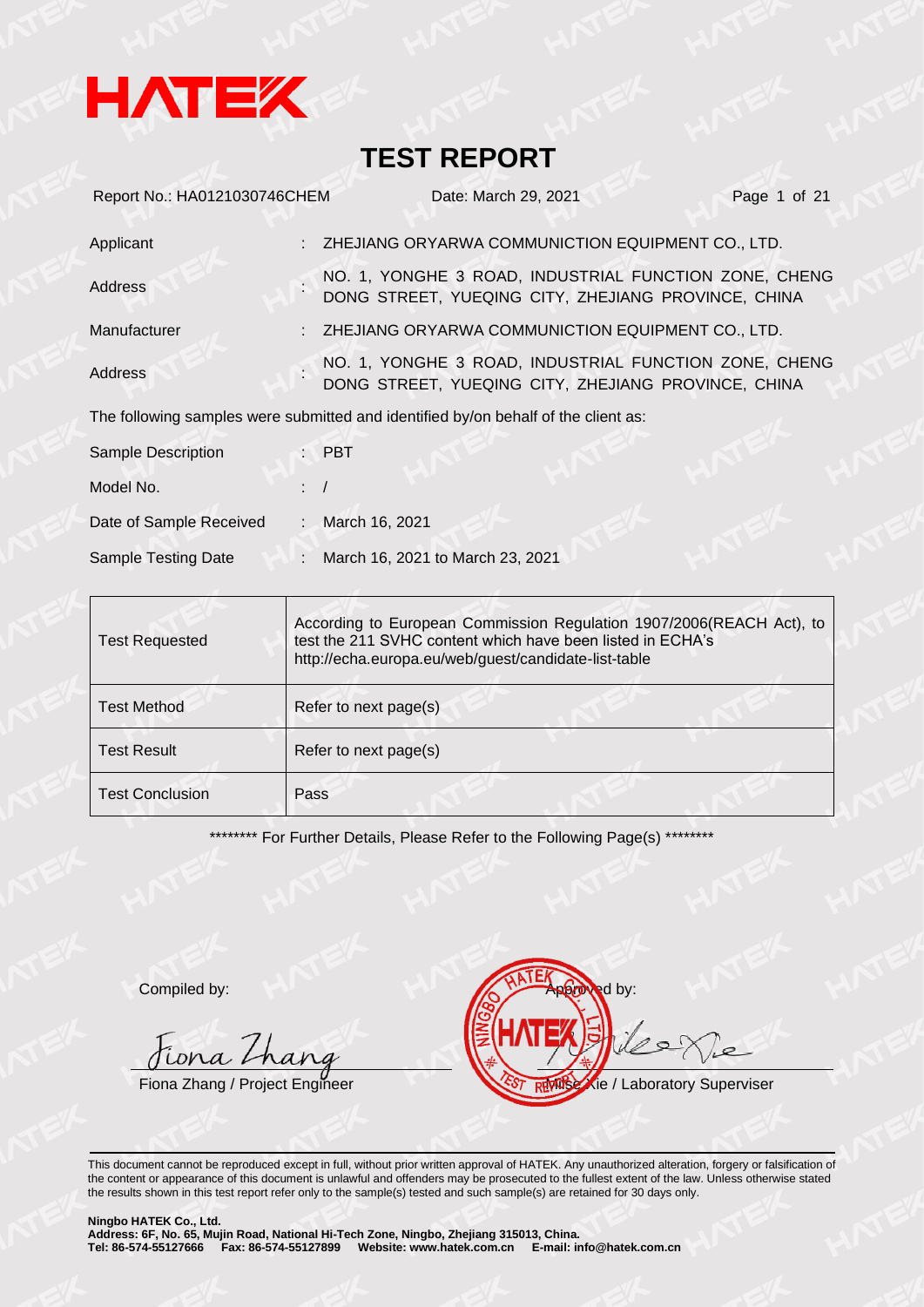

Report No.: HA0121030746CHEM Date: March 29, 2021 Page 2 of 21

#### **Test Results:**

#### **1. SVHC content**

**Test method: By Inductively Coupled Plasma Optical Emission Spectrometry, Ion Chromatography, UV-Visible Spectrophotometry, Gas Chromatographic - Mass Spectrometry, Liquid Chromatographic – Mass Spectrometry and High Performance Liquid Chromatography analysis.**

|                                   |               | <b>Result</b> |               |  |  |
|-----------------------------------|---------------|---------------|---------------|--|--|
| <b>Substance Name</b>             | <b>CAS No</b> | No.1          | <b>RL (%)</b> |  |  |
| All tested SVHC in candidate list | $- - -$       | N.D.          | ---           |  |  |

#### **Test Parts Description:**

| No. | ltem             | <b>Test Parts Description</b> |
|-----|------------------|-------------------------------|
|     | Group 1: plastic | please see Tested Part Photos |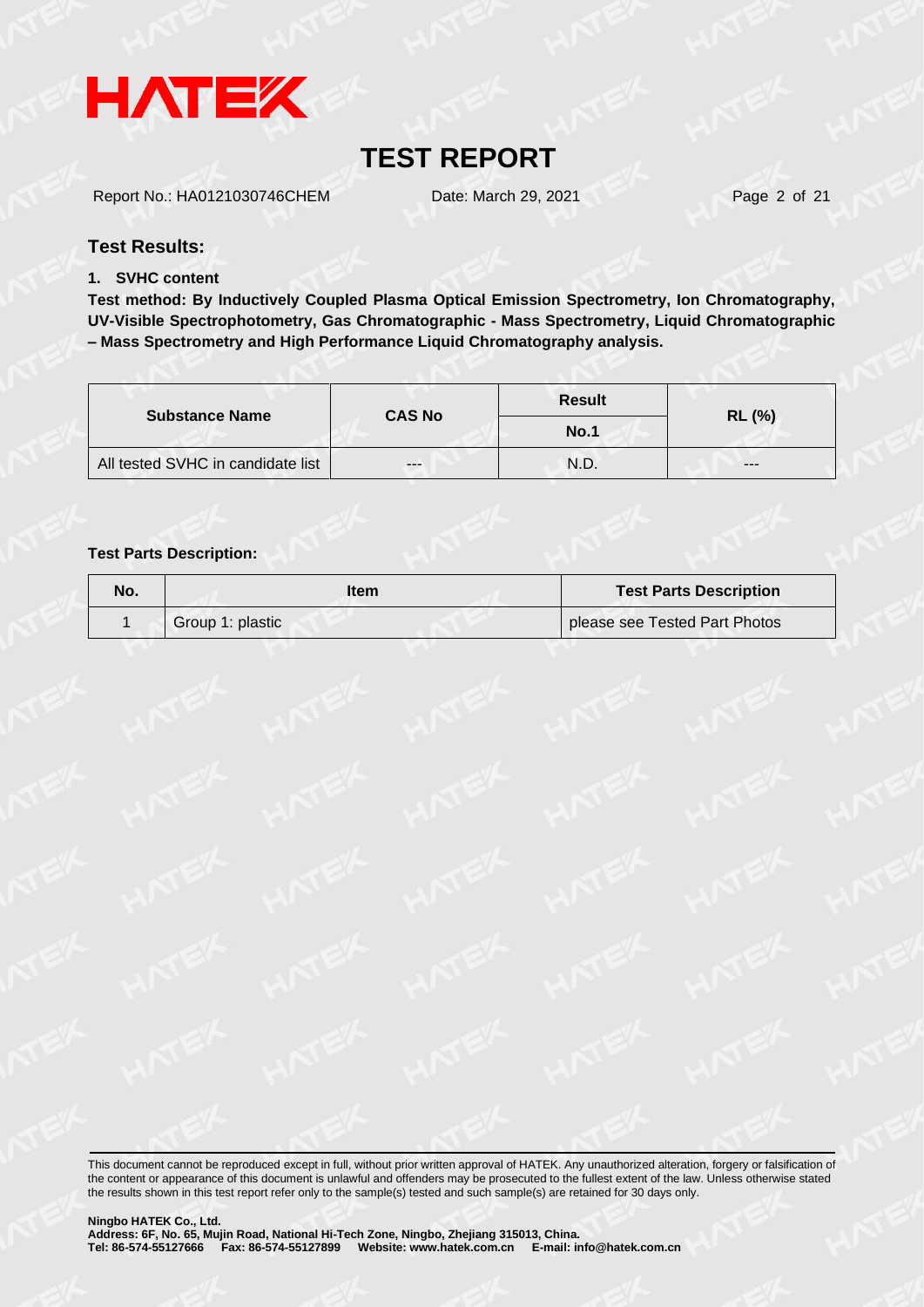

Report No.: HA0121030746CHEM Date: March 29, 2021 Page 3 of 21

#### **Full list tested SVHC**

| Seq.           | <b>Substance Name</b>                                                                                         | <b>CAS No.</b>        | <b>Attribute</b>                                                           | $RL(\%)$ |
|----------------|---------------------------------------------------------------------------------------------------------------|-----------------------|----------------------------------------------------------------------------|----------|
| $\mathbf{1}$   | Anthracene                                                                                                    | 120-12-7              | <b>PBT</b>                                                                 | 0.05     |
| $\overline{2}$ | 4,4'-Diaminodiphenylmethane (MDA)                                                                             | 101-77-9              | Carcinogenic                                                               | 0.05     |
| 3              | Dibutyl Phthalate (DBP)                                                                                       | 84-74-2               | Toxic for<br>reproduction;<br>Endocrine<br>disrupting<br>properties        | 0.05     |
| $\overline{4}$ | Cobalt Dichloride ∆                                                                                           | 7646-79-9             | Toxic for<br>reproduction;<br>Carcinogenic                                 | 0.005    |
| 5              | Diarsenic Pentaoxide A                                                                                        | 1303-28-2             | Carcinogenic                                                               | 0.005    |
| 6              | Diarsenic Trioxide ∆                                                                                          | 1327-53-3             | Carcinogenic                                                               | 0.005    |
| $\overline{7}$ | Sodium Dichromate ∆                                                                                           | 7789-12-0, 10588-01-9 | <b>CMR</b>                                                                 | 0.005    |
| 8              | 5-Tert-Butyl-2,4,6-Trinitro-m-Xylene<br>(Musk Xylene)                                                         | $81 - 15 - 2$         | vPvB                                                                       | 0.05     |
| 9              | Bis (2-Ethylhexyl) Phthalate (DEHP)                                                                           | 117-81-7              | <b>Toxic</b> for<br>reproduction;<br>Endocrine<br>disrupting<br>properties | 0.05     |
| 10             | Hexabromocyclododecane (HBCDD)<br>and All Major Diastereoisomers<br>Identified (α-HBCDD, β-HBCDD,<br>γ-HBCDD) | 25637-99-4,3194-55-6  | <b>PBT</b>                                                                 | 0.05     |
| 11             | Alkanes, C10-13, chloro (Short Chain<br><b>Chlorinated Paraffins)</b>                                         | 85535-84-8            | PBT; vPvB                                                                  | 0.05     |
| 12             | Bis (Tributyltin) Oxide (TBTO) ∆                                                                              | 56-35-9               | PBT                                                                        | 0.05     |
| 13             | Lead Hydrogen Arsenate A                                                                                      | 7784-40-9             | Carcinogenic;<br>Toxic for<br>reproduction                                 | 0.005    |
| 14             | Benzyl Butyl Phthalate (BBP)                                                                                  | 85-68-7               | Toxic for<br>reproduction;<br>Endocrine<br>disrupting<br>properties        | 0.05     |
| 15             | Triethyl Arsenate ∆                                                                                           | 15606-95-8            | Carcinogenic                                                               | 0.005    |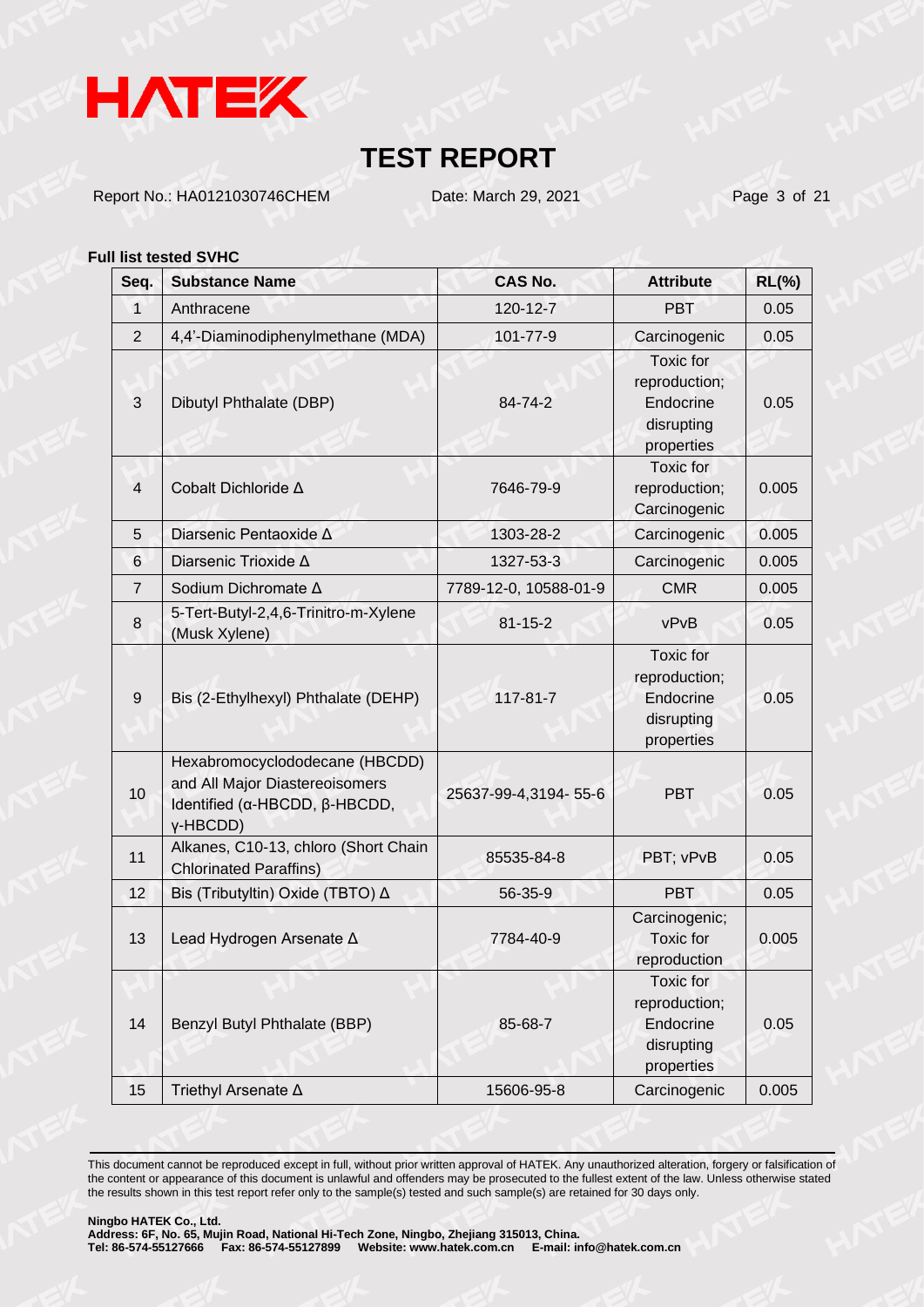

Report No.: HA0121030746CHEM Date: March 29, 2021 Page 4 of 21

| Seq. | <b>Substance Name</b>                                            | <b>CAS No.</b>                         | <b>Attribute</b>                                                           | $RL(\%)$ |
|------|------------------------------------------------------------------|----------------------------------------|----------------------------------------------------------------------------|----------|
| 16   | Anthracene Oil                                                   | 90640-80-5                             | Carcinogenic;<br>PBT; vPvB                                                 | 0.05     |
| 17   | Anthracene Oil, Anthracene Paste,<br>Distn. Lights               | 91995-17-4                             | Carcinogenic;<br>Mutagenic; PBT;<br>vPvB                                   | 0.05     |
| 18   | Anthracene Oil, Anthracene Paste,<br><b>Anthracene Fraction</b>  | 91995-15-2                             | Carcinogenic;<br>Mutagenic; PBT;<br>vPvB                                   | 0.05     |
| 19   | Anthracene Oil, Anthracene-low                                   | 90640-82-7                             | Carcinogenic;<br>Mutagenic; PBT;<br>vPvB                                   | 0.05     |
| 20   | Anthracene Oil, Anthracene Paste                                 | 90640-81-6                             | Carcinogenic;<br>Mutagenic; PBT;<br>vPvB                                   | 0.05     |
| 21   | Diisobutyl phthalate                                             | 84-69-5                                | <b>Toxic</b> for<br>reproduction;<br>Endocrine<br>disrupting<br>properties | 0.05     |
| 22   | 2,4-Dinitrotoluene                                               | 121-14-2                               | Carcinogenic                                                               | 0.05     |
| 23   | Pitch, coal tar, High temperature                                | 65996-93-2                             | PBT; vPvB;<br>Carcinogenic                                                 | 0.05     |
| 24   | Tris (2-Chloroethyl) Phosphate                                   | 115-96-8                               | <b>Toxic for</b><br>reproduction                                           | 0.05     |
| 25   | <b>Lead Sulfochromate Yellow</b><br>(C.I.Pigment Yellow 34) ∆    | 1344-37-2                              | Toxic for<br>reproduction;<br>Carcinogenic                                 | 0.005    |
| 26   | Lead Chromate Molybdate Sulphate<br>Red (C.I. Pigment Red 104) ∆ | 12656-85-8                             | Toxic for<br>reproduction;<br>Carcinogenic                                 | 0.005    |
| 27   | Lead Chromate A                                                  | 7758-97-6                              | <b>Toxic</b> for<br>reproduction;<br>Carcinogenic                          | 0.005    |
| 28   | Acrylamide                                                       | 79-06-1                                | Carcinogenic;<br>Mutagenic                                                 | 0.05     |
| 29   | Trichloroethylene                                                | 79-01-6                                | Carcinogenic                                                               | 0.05     |
| 30   | Boric Acid ∆                                                     | 10043-35-3,<br>11113-50-1              | <b>Toxic</b> for<br>reproduction                                           | 0.005    |
| 31   | Disodium Tetraborate, Anhydrous ∆                                | 1303-96-4,<br>1330-43-4,<br>12179-04-3 | Toxic for<br>reproduction                                                  | 0.005    |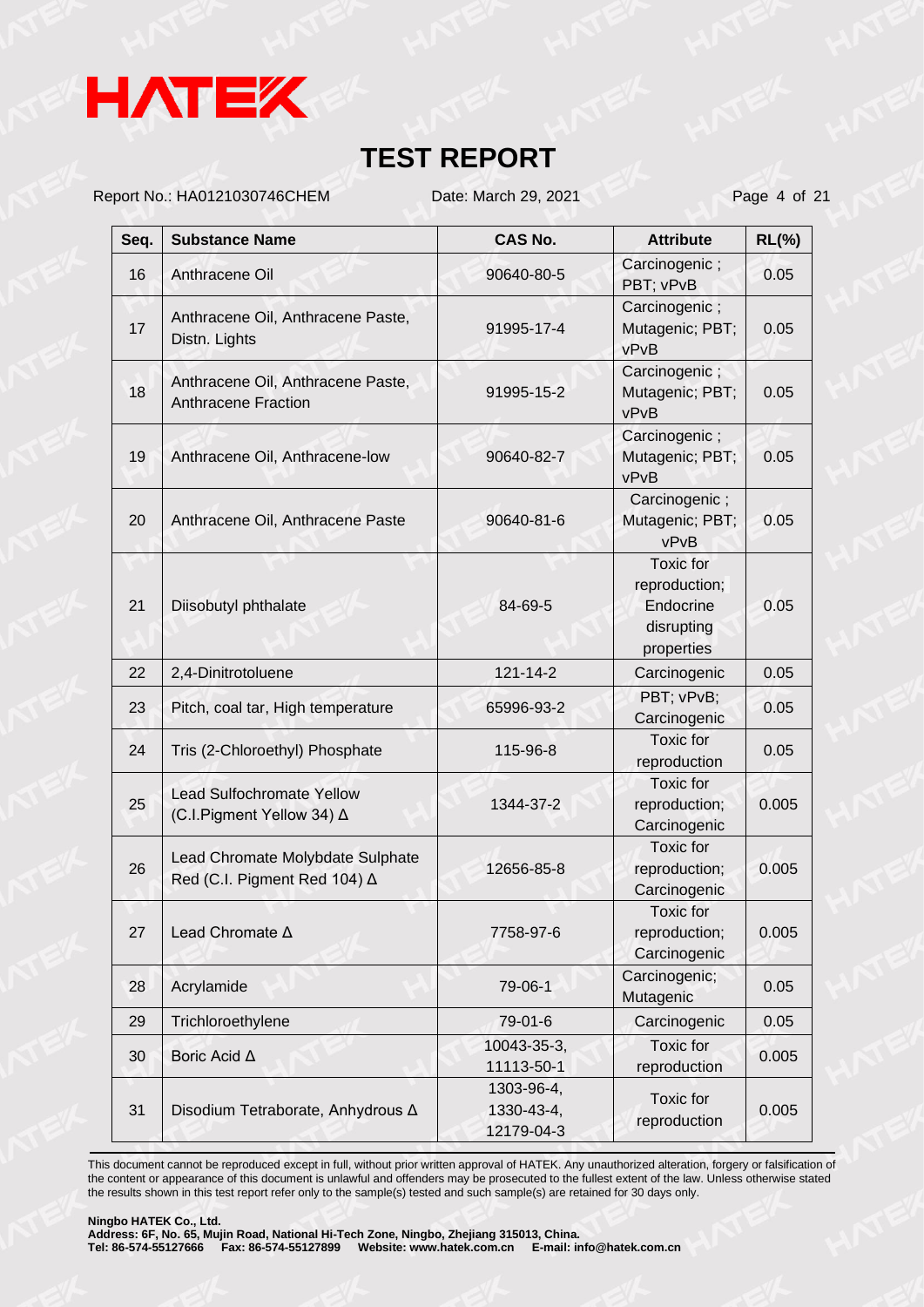

Report No.: HA0121030746CHEM Date: March 29, 2021 Page 5 of 21

| Seq. | <b>Substance Name</b>                                                                   | <b>CAS No.</b>            | <b>Attribute</b>                              | <b>RL(%)</b> |
|------|-----------------------------------------------------------------------------------------|---------------------------|-----------------------------------------------|--------------|
| 32   | Tetraboron Disodium Heptaoxide,<br>Hydrate $\Delta$                                     | 12267-73-1                | <b>Toxic</b> for<br>reproduction              | 0.005        |
| 33   | Sodium Chromate ∆                                                                       | 7775-11-3                 | <b>CMR</b>                                    | 0.005        |
| 34   | Potassium Chromate ∆                                                                    | 7789-00-6                 | Carcinogenic;<br>Mutagenic                    | 0.005        |
| 35   | Ammonium Dichromate Δ                                                                   | 7789-09-5                 | <b>CMR</b>                                    | 0.005        |
| 36   | Potassium Dichromate ∆                                                                  | 7778-50-9                 | <b>CMR</b>                                    | 0.005        |
| 37   | Cobalt(II) Sulphate ∆                                                                   | 10124-43-3                | Carcinogenic<br>and toxic for<br>reproduction | 0.005        |
| 38   | Cobalt(II) Dinitrate ∆                                                                  | 10141-05-6                | Carcinogenic<br>and toxic for<br>reproduction | 0.005        |
| 39   | Cobalt(II) Diacetate ∆                                                                  | 71-48-7                   | Carcinogenic<br>and toxic for<br>reproduction | 0.005        |
| 40   | Cobalt(II) Carbonate ∆                                                                  | 513-79-1                  | Carcinogenic<br>and toxic for<br>reproduction | 0.005        |
| 41   | 2-Methoxyethanol                                                                        | 109-86-4                  | Toxic for<br>reproduction                     | 0.05         |
| 42   | 2-Ethoxyethanol                                                                         | 110-80-5                  | Toxic for<br>reproduction                     | 0.05         |
| 43   | Chromium Trioxide ∆                                                                     | 1333-82-0                 | Carcinogenic;<br>Mutagenic                    | 0.005        |
| 44   | Chromic Acid A<br>Dichromic Acid A<br>Oligomers of Chromic Acid and<br>Dichromic Acid A | 7738-94-5,<br>13530-68-2, | Carcinogenic                                  | 0.005        |
| 45   | 2-Ethoxyethyl acetate (2-EEA)                                                           | 111-15-9                  | Toxic for<br>reproduction                     | 0.05         |
| 46   | Strontium Chromate A                                                                    | 7789-06-2                 | Carcinogenic                                  | 0.005        |
| 47   | 1,2-Benzenedicarboxylic acid,<br>di-C7-11-branched and linear alkyl<br>esters (DHNUP)   | 68515-42-4                | Toxic for<br>reproduction                     | 0.05         |
| 48   | Hydrazine                                                                               | 7803-57-8,<br>302-01-2    | Carcinogenic                                  | 0.05         |
| 49   | 1-Methyl-2-pyrrolidone (NMP)                                                            | 872-50-4                  | <b>Toxic</b> for<br>reproduction              | 0.05         |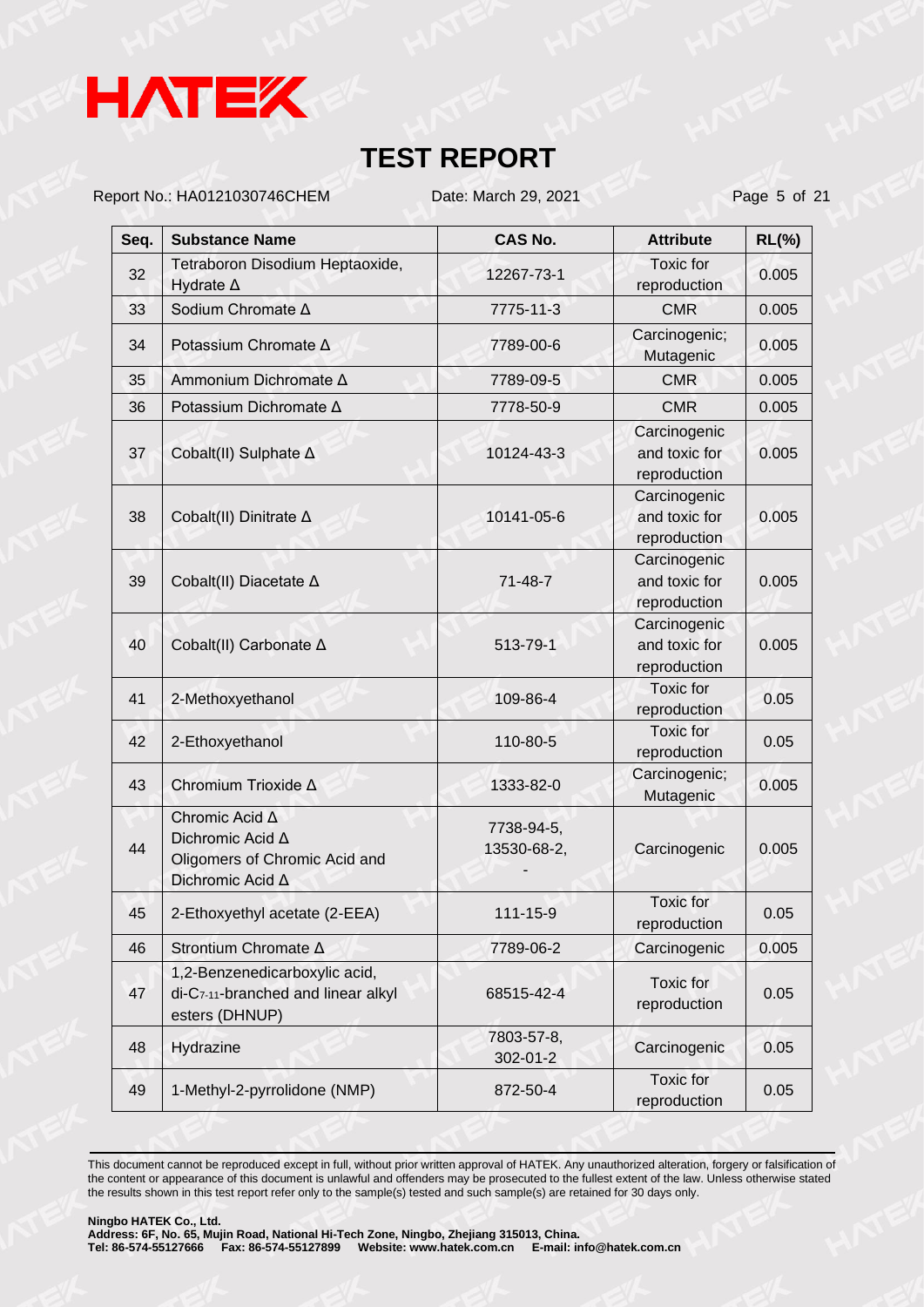

Report No.: HA0121030746CHEM Date: March 29, 2021 Page 6 of 21

| Seq. | <b>Substance Name</b>                                                             | <b>CAS No.</b>              | <b>Attribute</b>                              | $RL(\%)$ |
|------|-----------------------------------------------------------------------------------|-----------------------------|-----------------------------------------------|----------|
| 50   | 1,2,3-Trichloropropane                                                            | 96-18-4                     | Carcinogenic<br>and toxic for<br>reproduction | 0.05     |
| 51   | 1,2-Benzenedicarboxylic acid,<br>di-C6-8-branched alkyl esters, C7-rich<br>(DIHP) | 71888-89-6                  | Toxic for<br>reproduction                     | 0.05     |
| 52   | Aluminosilicate Refractory Ceramic<br>Fibres $\Delta$                             | 650-017-00-8<br>(Index no.) | Carcinogenic                                  | 0.005    |
| 53   | Calcium arsenate ∆                                                                | 7778-44-1                   | Carcinogenic                                  | 0.005    |
| 54   | Bis(2-methoxyethyl) ether                                                         | 111-96-6                    | Toxic for<br>reproduction                     | 0.05     |
| 55   | Potassium hydroxyoctaoxodizincate<br>dichromate A                                 | 11103-86-9                  | Carcinogenic                                  | 0.005    |
| 56   | Zirconia Aluminosilicate<br>Refractory Ceramic Fibres ∆                           | 650-017-00-8<br>(Index no.) | Carcinogenic                                  | 0.005    |
| 57   | N,N-dimethylacetamide (DMAC)                                                      | 127-19-5                    | Toxic for<br>reproduction                     | 0.05     |
| 58   | Arsenic acid A                                                                    | 7778-39-4                   | Carcinogenic                                  | 0.005    |
| 59   | Lead Dipicrate A                                                                  | 6477-64-1                   | <b>Toxic</b> for<br>reproduction              | 0.005    |
| 60   | 1,2-Dichloroethane                                                                | 107-06-2                    | Carcinogenic                                  | 0.05     |
| 61   | 2-Methoxyaniline; o-Anisidine                                                     | 90-04-0                     | Carcinogenic                                  | 0.05     |
| 62   | Trilead diarsenate A                                                              | 3687-31-8                   | Carcinogenic<br>and toxic for<br>reproduction | 0.05     |
| 63   | Pentazinc chromate octahydroxide A                                                | 49663-84-5                  | Carcinogenic                                  | 0.005    |
| 64   | 4-(1,1,3,3-tetramethylbutyl)phenol,<br>(4-tert-Octylphenol)                       | 140-66-9                    | Endocrine<br>disrupting<br>properties         | 0.05     |
| 65   | Formaldehyde, oligomeric reaction<br>products with aniline (technical MDA)        | 25214-70-4                  | Carcinogenic                                  | 0.05     |
| 66   | Bis(2-methoxyethyl) phthalate<br>(DMEP)                                           | 117-82-8                    | Toxic for<br>reproduction                     | 0.05     |
| 67   | Lead Azide; Lead Diazide A                                                        | 13424-46-9                  | Toxic for<br>reproduction                     | 0.005    |
| 68   | Lead Styphnate A                                                                  | 15245-44-0                  | <b>Toxic for</b><br>reproduction              | 0.005    |
| 69   | 2,2'-dichloro-4,4'-methylenedianiline<br>(MOCA)                                   | $101 - 14 - 4$              | Carcinogenic                                  | 0.05     |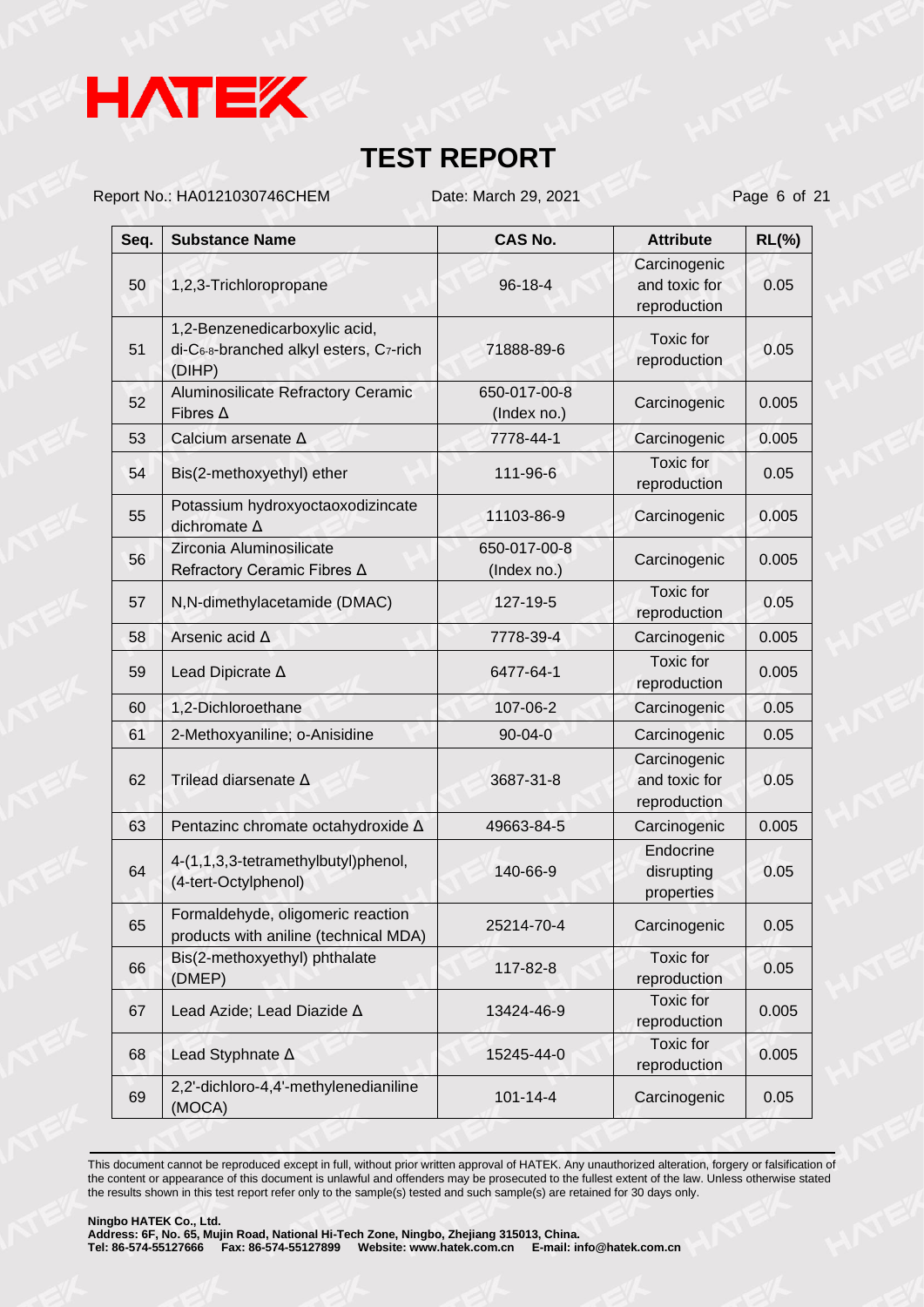

Report No.: HA0121030746CHEM Date: March 29, 2021 Page 7 of 21

| Seq. | <b>Substance Name</b>                                                                                                                                                                                                                                    | <b>CAS No.</b> | <b>Attribute</b>                 | $RL(\%)$ |
|------|----------------------------------------------------------------------------------------------------------------------------------------------------------------------------------------------------------------------------------------------------------|----------------|----------------------------------|----------|
| 70   | Phenolphthalein                                                                                                                                                                                                                                          | 77-09-8        | Carcinogenic                     | 0.005    |
| 71   | Dichromium tris(chromate) △                                                                                                                                                                                                                              | 24613-89-6     | Carcinogenic                     | 0.005    |
| 72   | 1,2-bis(2-methoxyethoxy)ethane<br>(TEGDME; triglyme)                                                                                                                                                                                                     | 112-49-2       | <b>Toxic</b> for<br>reproduction | 0.05     |
| 73   | 1,2-dimethoxyethane; ethylene<br>glycol dimethyl ether (EGDME)                                                                                                                                                                                           | $110 - 71 - 4$ | Toxic for<br>reproduction        | 0.05     |
| 74   | Diboron trioxide A                                                                                                                                                                                                                                       | 1303-86-2      | <b>Toxic</b> for<br>reproduction | 0.005    |
| 75   | Formamide                                                                                                                                                                                                                                                | $75 - 12 - 7$  | <b>Toxic</b> for<br>reproduction | 0.05     |
| 76   | Lead(II) bis(methanesulfonate) $\Delta$                                                                                                                                                                                                                  | 17570-76-2     | <b>Toxic</b> for<br>reproduction | 0.005    |
| 77   | TGIC (1,3,5-tris(oxiranylmethyl)-<br>1,3,5-triazine-2,4,6(1H,3H,5H)-trione)                                                                                                                                                                              | 2451-62-9      | Mutagenic                        | 0.05     |
| 78   | 2,3-epoxypropyl]-1,3,5-triazine-<br>2,4,6-(1H,3H,5H)-trione)                                                                                                                                                                                             | 59653-74-6     | Mutagenic                        | 0.05     |
| 79   | 4,4'-bis(dimethylamino)benzophenon<br>e (Michler's ketone)                                                                                                                                                                                               | 90-94-8        | Carcinogenic                     | 0.05     |
| 80   | N, N, N', N'-tetramethyl-4, 4'-<br>methylenedianiline (Michler's base)                                                                                                                                                                                   | $101 - 61 - 1$ | Carcinogenic                     | 0.05     |
| 81   | [4-[4,4'-bis(dimethylamino)<br>benzhydrylidene]cyclohexa-2,5-dien-<br>$1 -$<br>ylidene]dimethylammonium chloride<br>(C.I. Basic Violet 3) [with ≥ 0.1% of<br>Michler's ketone<br>(EC No. 202-027-5) or Michler's<br>base (EC No. 202-959-2)]             | 548-62-9       | Carcinogenic                     | 0.05     |
| 82   | [4-[[4-anilino-1-naphthyl][4-(dimethyla<br>mino)phenyl]methylene]cyclohexa-2,<br>5-dien-1-ylidene]<br>dimethylammonium chloride(C.I.<br>Basic Blue 26) [with ≥0.1% of<br>Michler's ketone (EC No. 202-027-5)<br>or Michler's base (EC No.<br>202-959-2)] | 2580-56-5      | Carcinogenic                     | 0.05     |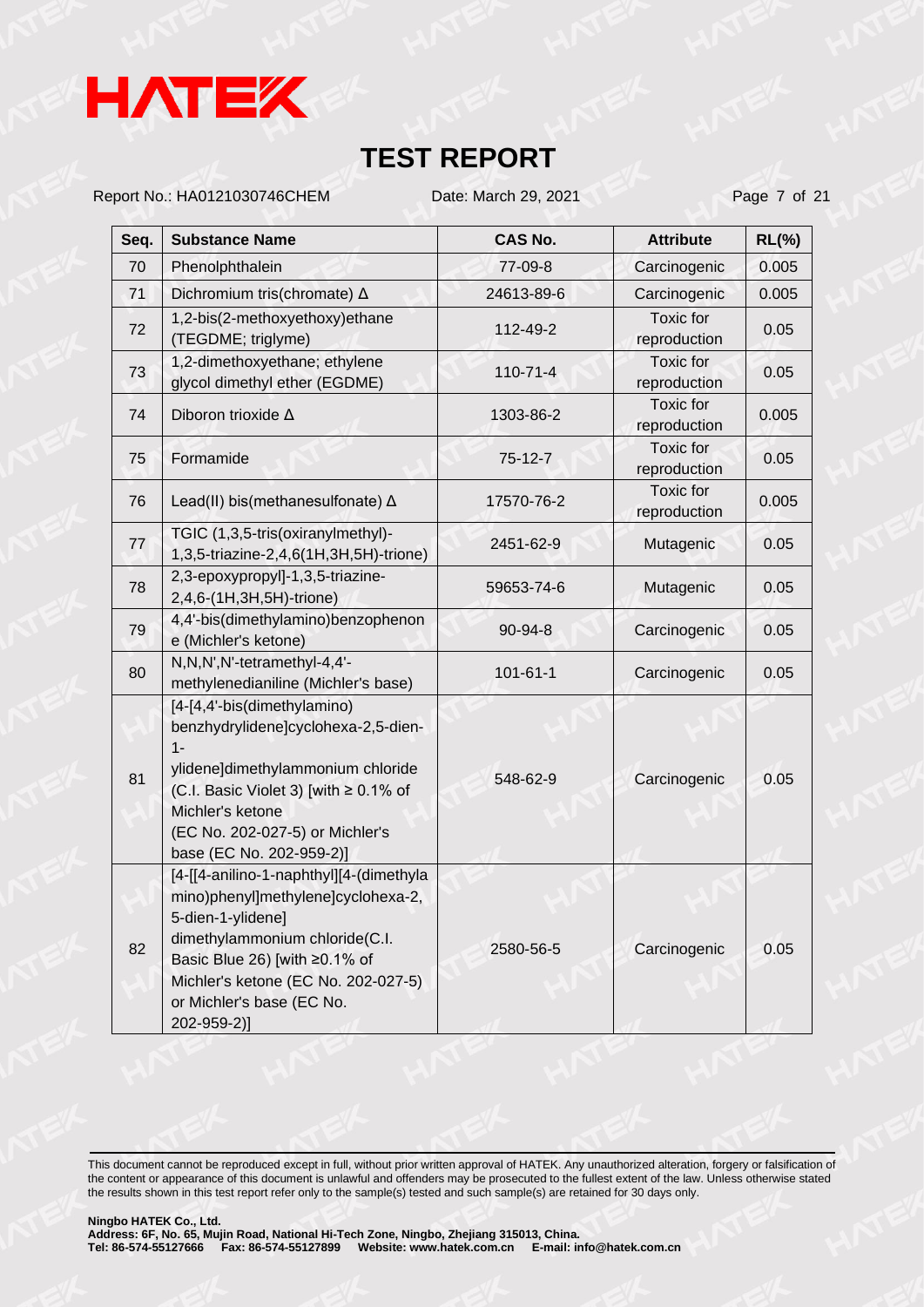

Report No.: HA0121030746CHEM Date: March 29, 2021 Page 8 of 21

| Seq. | <b>Substance Name</b>                                                                                                                                                                                                                                                                                  | <b>CAS No.</b> | <b>Attribute</b>                                                                              | $RL(\%)$ |
|------|--------------------------------------------------------------------------------------------------------------------------------------------------------------------------------------------------------------------------------------------------------------------------------------------------------|----------------|-----------------------------------------------------------------------------------------------|----------|
| 83   | $\alpha$ , $\alpha$ -Bis[4-(dimethylamino)phenyl]-4<br>(phenylamino)naphthalene-1-methan<br>ol (C.I. Solvent Blue 4)[with $\geq$ 0.1% of<br>Michler's ketone<br>(EC No. 202-027-5) or Michler's base<br>(EC No. 202-959-2)]                                                                            | 6786-83-0      | Carcinogenic                                                                                  | 0.05     |
| 84   | 4,4'-bis(dimethylamino)-4"-(methylam<br>ino)trityl alcohol [with≥ 0.1% of<br>Michler's ketone (EC No. 202-027-5)<br>or Michler's base (EC No.<br>202-959-2)]                                                                                                                                           | 561-41-1       | Carcinogenic                                                                                  | 0.05     |
| 85   | Bis(pentabromophenyl)<br>ether(decabromodiphenyl ether;<br>DecaBDE)                                                                                                                                                                                                                                    | 1163-19-5      | PBT; vPvB                                                                                     | 0.05     |
| 86   | Pentacosafluorotridecanoic acid                                                                                                                                                                                                                                                                        | 72629-94-8     | vPvB                                                                                          | 0.05     |
| 87   | Tricosafluorododecanoic acid                                                                                                                                                                                                                                                                           | 307-55-1       | vPvB                                                                                          | 0.05     |
| 88   | Henicosafluoroundecanoic acid                                                                                                                                                                                                                                                                          | 2058-94-8      | vPvB                                                                                          | 0.05     |
| 89   | Heptacosafluorotetradecanoic acid                                                                                                                                                                                                                                                                      | 376-06-7       | vPvB                                                                                          | 0.05     |
| 90   | 4-(1,1,3,3-tetramethylbutyl)phenol,<br>ethoxylated<br>[covering well-defined<br>substances<br>and UVCB substances, polymers and<br>homologues]                                                                                                                                                         |                | Equivalent level<br>of concern<br>having probable<br>serious effects<br>to the<br>environment | 0.05     |
| 91   | 4-Nonylphenol, branched and Linear<br>[substances with a linear and/or<br>branched alkyl chain with a<br>carbon number of 9 covalently bound<br>in position 4 to phenol, covering also<br>UVCB- and welldefined substances<br>which include any of the individual<br>isomers or a combination thereof] |                | Equivalent level<br>of concern<br>having probable<br>serious effects<br>to the<br>environment | 0.05     |
| 92   | Diazene-1,2-dicarboxamide<br>(C,C'-azodi(formamide))                                                                                                                                                                                                                                                   | 123-77-3       | Equivalent level<br>of concern<br>having probable<br>serious effects<br>to human health       | 0.05     |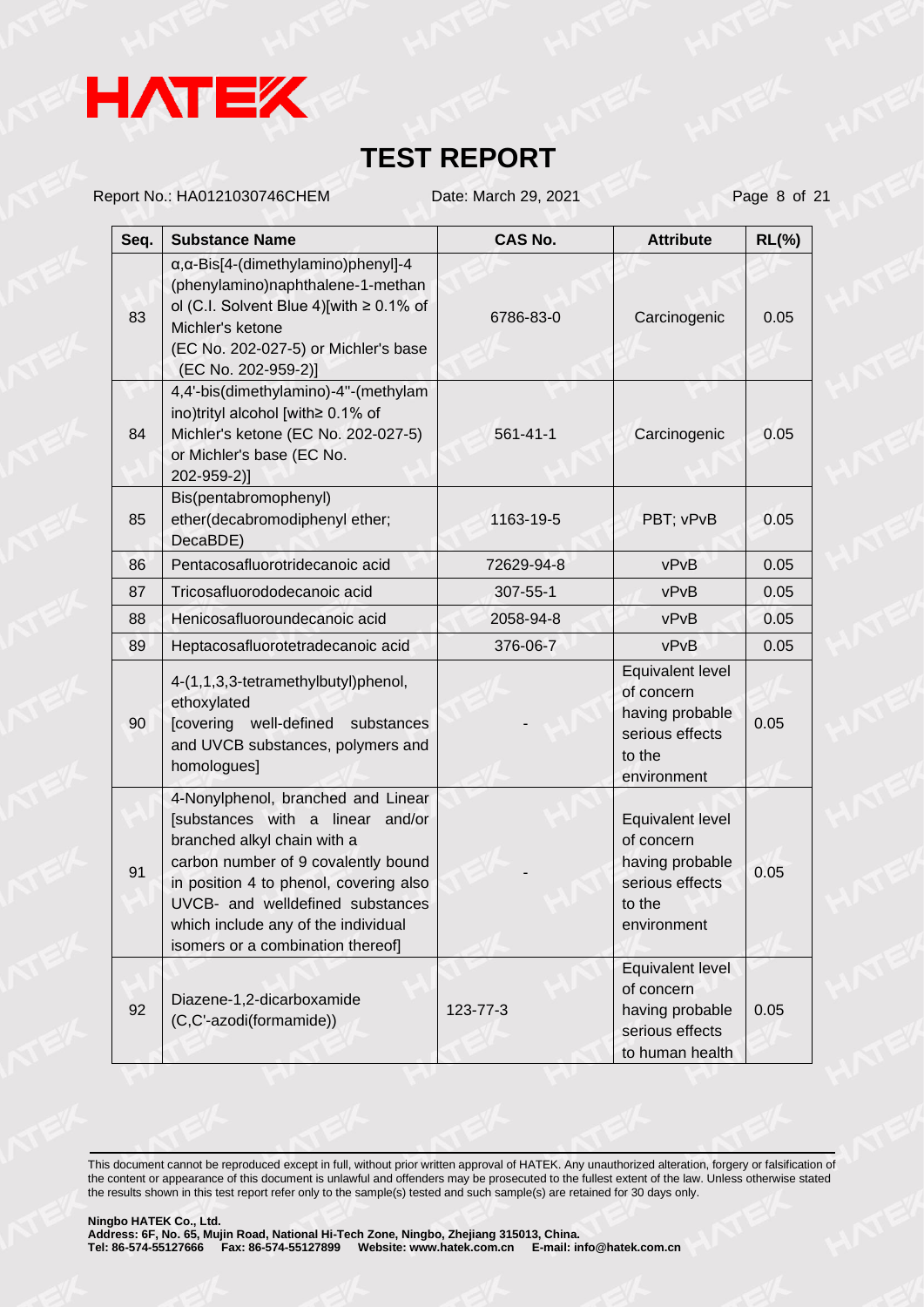

Report No.: HA0121030746CHEM Date: March 29, 2021 Page 9 of 21

| Seq. | <b>Substance Name</b>                                                                                                                                                                                                                                                                                                                                                                   | <b>CAS No.</b>                                       | <b>Attribute</b>                                                                        | $RL(\%)$ |
|------|-----------------------------------------------------------------------------------------------------------------------------------------------------------------------------------------------------------------------------------------------------------------------------------------------------------------------------------------------------------------------------------------|------------------------------------------------------|-----------------------------------------------------------------------------------------|----------|
| 93   | Cyclohexane-1,2-dicarboxylic<br>anhydride [1]<br>cis-cyclohexane-1,2-dicarboxylic<br>anhydride [2]<br>trans-cyclohexane-1,2-dicarboxylic<br>anhydride [3]<br>[The individual cis- [2] and trans-[3]<br>isomer substances and all possible<br>combinations<br>of<br>the<br>cisand<br>trans-isomers [1] are covered by this<br>entry].                                                    | $85 - 42 - 7$ ,<br>13149-00-3,<br>14166-21-3         | Equivalent level<br>of concern<br>having probable<br>serious effects<br>to human health | 0.05     |
| 94   | Hexahydromethylphthalic anhydride<br>$[1]$ ,<br>Hexahydro-4-methylphthalic<br>anhydride [2],<br>Hexahydro-1-methylphthalic<br>anhydride [3],<br>Hexahydro-3-methylphthalic<br>anhydride [4]<br>[The individual isomers [2], [3] and [4]<br>(including their cis- and trans- stereo<br>isomeric forms)<br>and all possible combinations of the<br>isomers [1] are covered by this entry] | 25550-51-0<br>19438-60-9<br>48122-14-1<br>57110-29-9 | Equivalent level<br>of concern<br>having probable<br>serious effects<br>to human health | 0.05     |
| 95   | Methoxyacetic acid                                                                                                                                                                                                                                                                                                                                                                      | 625-45-6                                             | Toxic for<br>reproduction                                                               | 0.05     |
| 96   | 1,2-Benzenedicarboxylic acid,<br>dipentylester, branched and linear                                                                                                                                                                                                                                                                                                                     | 84777-06-0                                           | Toxic for<br>reproduction                                                               | 0.005    |
| 97   | Diisopentylphthalate (DIPP)                                                                                                                                                                                                                                                                                                                                                             | 605-50-5                                             | Toxic for<br>reproduction                                                               | 0.05     |
| 98   | N-pentyl-isopentylphthalate                                                                                                                                                                                                                                                                                                                                                             | 776297-69-9                                          | Toxic for<br>reproduction                                                               | 0.05     |
| 99   | 1,2-diethoxyethane                                                                                                                                                                                                                                                                                                                                                                      | 629-14-1                                             | Toxic for<br>reproduction                                                               | 0.05     |
| 100  | N,N-dimethylformamide                                                                                                                                                                                                                                                                                                                                                                   | 68-12-2                                              | Toxic for<br>reproduction                                                               | 0.05     |
| 101  | Dibutyltin dichloride (DBTC) △                                                                                                                                                                                                                                                                                                                                                          | 683-18-1                                             | Toxic for<br>reproduction                                                               | 0.05     |
| 102  | Acetic acid, lead salt, basic $\Delta$                                                                                                                                                                                                                                                                                                                                                  | 51404-69-4                                           | Toxic for<br>reproduction                                                               | 0.005    |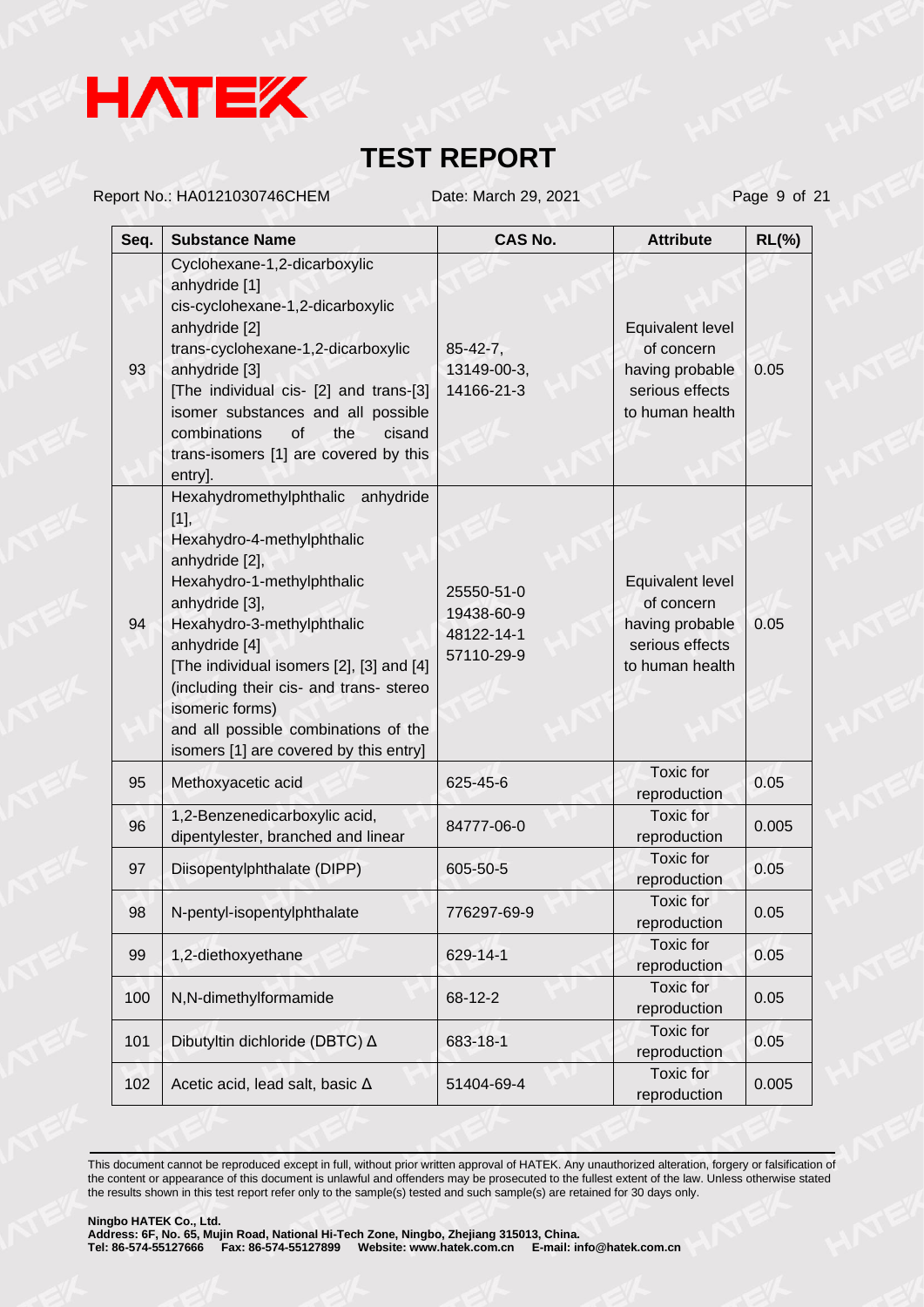

Report No.: HA0121030746CHEM Date: March 29, 2021 Page 10 of 21

| Seq. | <b>Substance Name</b>                                                                                                                                                                                                                                                                                                                                                  | <b>CAS No.</b> | <b>Attribute</b>                 | $RL(\%)$ |
|------|------------------------------------------------------------------------------------------------------------------------------------------------------------------------------------------------------------------------------------------------------------------------------------------------------------------------------------------------------------------------|----------------|----------------------------------|----------|
| 103  | Trilead bis(carbonate)dihydroxide ∆                                                                                                                                                                                                                                                                                                                                    | 1319-46-6      | <b>Toxic</b> for<br>reproduction | 0.005    |
| 104  | Lead oxide sulfate $\Delta$                                                                                                                                                                                                                                                                                                                                            | 12036-76-9     | <b>Toxic</b> for<br>reproduction | 0.005    |
| 105  | [Phthalato(2-)]dioxotrilead ∆                                                                                                                                                                                                                                                                                                                                          | 69011-06-9     | Toxic for<br>reproduction        | 0.05     |
| 106  | Dioxobis(stearato)trilead A                                                                                                                                                                                                                                                                                                                                            | 12578-12-0     | <b>Toxic</b> for<br>reproduction | 0.005    |
| 107  | Fatty acids, C16-18, lead salts $\Delta$                                                                                                                                                                                                                                                                                                                               | 91031-62-8     | <b>Toxic</b> for<br>reproduction | 0.005    |
| 108  | Lead bis(tetrafluoroborate) $\Delta$                                                                                                                                                                                                                                                                                                                                   | 13814-96-5     | <b>Toxic</b> for<br>reproduction | 0.05     |
| 109  | Lead cynamidate A                                                                                                                                                                                                                                                                                                                                                      | 20837-86-9     | <b>Toxic</b> for<br>reproduction | 0.05     |
| 110  | Lead dinitrate $\Delta$                                                                                                                                                                                                                                                                                                                                                | 10099-74-8     | <b>Toxic</b> for<br>reproduction | 0.005    |
| 111  | Lead monoxide (Lead oxide) $\Delta$                                                                                                                                                                                                                                                                                                                                    | 1317-36-8      | Toxic for<br>reproduction        | 0.005    |
| 112  | Orange lead (Lead tetroxide) ∆                                                                                                                                                                                                                                                                                                                                         | 1314-41-6      | <b>Toxic</b> for<br>reproduction | 0.005    |
| 113  | Lead titanium trioxide A                                                                                                                                                                                                                                                                                                                                               | 12060-00-3     | <b>Toxic</b> for<br>reproduction | 0.005    |
| 114  | Lead titanium zirconium oxide $\Delta$                                                                                                                                                                                                                                                                                                                                 | 12626-81-2     | Toxic for<br>reproduction        | 0.005    |
| 115  | Pentalead tetraoxide sulphate $\Delta$                                                                                                                                                                                                                                                                                                                                 | 12065-90-6     | Toxic for<br>reproduction        | 0.05     |
| 116  | Pyrochlore, antimony lead yellow $\Delta$                                                                                                                                                                                                                                                                                                                              | 8012-00-8      | <b>Toxic</b> for<br>reproduction | 0.005    |
| 117  | Silicic acid (H2Si2O5), barium<br>salt (1:1), lead-doped $\Delta$<br>[with lead (Pb) content above the<br>applicable generic concentration limit<br>for 'toxicity for reproduction' Repr. 1A<br>(CLP) or category 1 (DSD); the<br>substance is a member of the group<br>entry of lead compounds, with index<br>number 082-001-00-6 in<br>Regulation (EC) No 1272/2008] | 68784-75-8     | <b>Toxic</b> for<br>reproduction | 0.005    |
| 118  | Silicic acid, lead salt $\Delta$                                                                                                                                                                                                                                                                                                                                       | 11120-22-2     | Toxic for<br>reproduction        | 0.005    |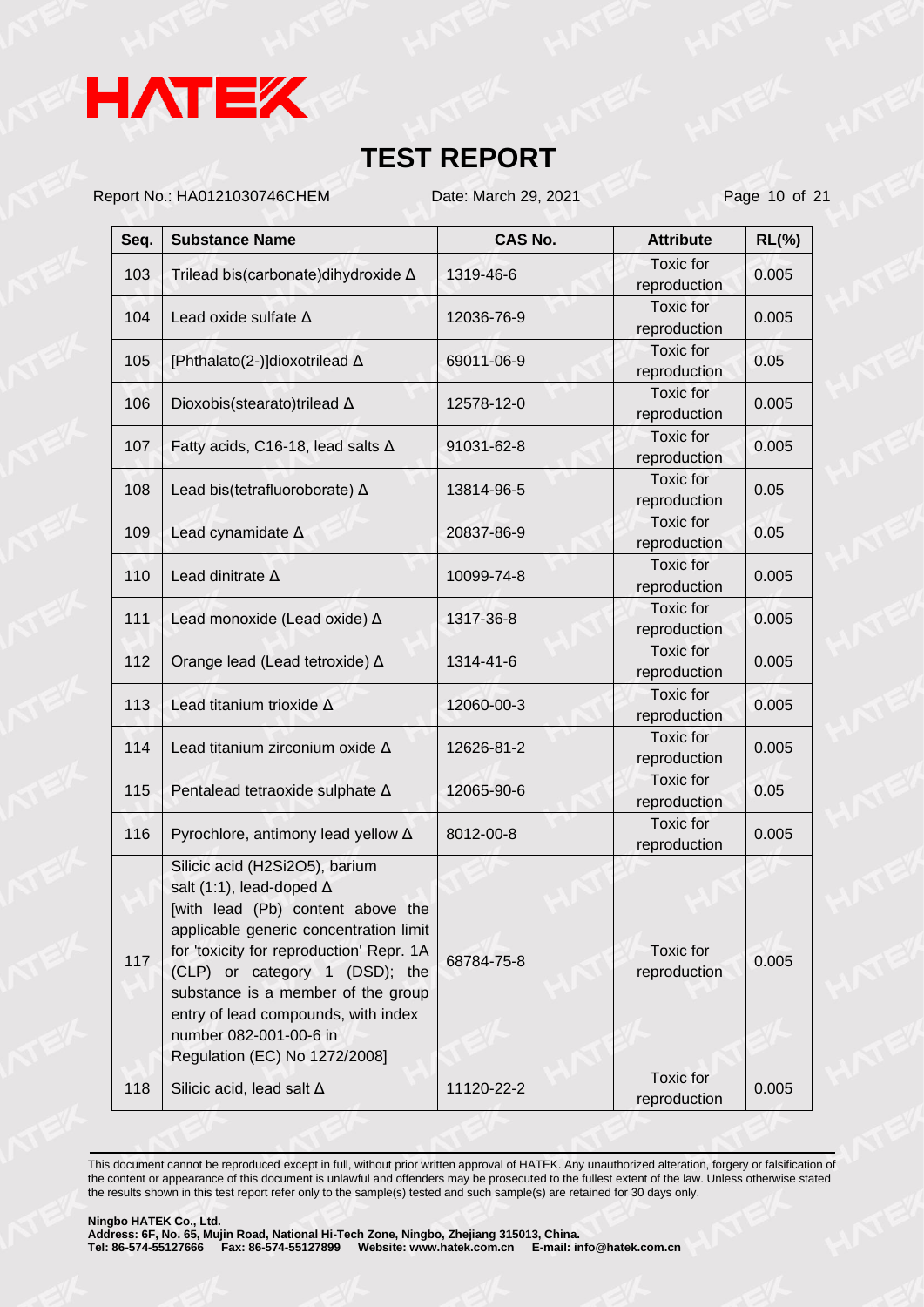

Report No.: HA0121030746CHEM Date: March 29, 2021 Page 11 of 21

| Seq. | <b>Substance Name</b>                                  | <b>CAS No.</b> | <b>Attribute</b>                                 | $RL(\%)$ |
|------|--------------------------------------------------------|----------------|--------------------------------------------------|----------|
| 119  | Sulfurous acid, lead salt, dibasic ∆                   | 62229-08-7     | <b>Toxic</b> for<br>reproduction                 | 0.05     |
| 120  | Tetraethyllead A                                       | 78-00-2        | <b>Toxic</b> for<br>reproduction                 | 0.005    |
| 121  | Tetralead trioxide sulphate $\Delta$                   | 12202-17-4     | Toxic for<br>reproduction                        | 0.05     |
| 122  | Trilead dioxide phosphonate A                          | 12141-20-7     | <b>Toxic</b> for<br>reproduction                 | 0.005    |
| 123  | Furan                                                  | 110-00-9       | Carcinogenic                                     | 0.05     |
| 124  | Methyloxirane (Propylene oxide)                        | 75-56-9        | Carcinogenic,<br>Mutagenic                       | 0.05     |
| 125  | Diethyl sulphate                                       | 64-67-5        | Carcinogenic,<br>Mutagenic                       | 0.05     |
| 126  | Dimethyl sulphate                                      | $77 - 78 - 1$  | Carcinogenic                                     | 0.05     |
| 127  | 3-ethyl-2-methyl-2-(3-methylbutyl)-1,<br>3-oxazolidine | 143860-04-2    | <b>Toxic</b> for<br>reproduction                 | 0.005    |
| 128  | <b>Dinoseb</b><br>(6-sec-butyl-2,4-dinitrophenol)      | 88-85-7        | <b>Toxic</b> for<br>reproduction                 | 0.05     |
| 129  | 4,4'-methylenedi-o-toluidine                           | 838-88-0       | Carcinogenic                                     | 0.05     |
| 130  | 4,4'-oxydianiline and its salts                        | 101-80-4       | Carcinogenic,<br>Mutagenic                       | 0.05     |
| 131  | 4-aminoazobenzene                                      | 60-09-3        | Carcinogenic                                     | 0.05     |
| 132  | 4-methyl-m-phenylenediamine<br>(toluene-2,4-diamine)   | 95-80-7        | Carcinogenic                                     | 0.05     |
| 133  | 6-methoxy-m-toluidine (pcresidine)                     | $120 - 71 - 8$ | Carcinogenic                                     | 0.05     |
| 134  | Biphenyl-4-ylamine                                     | $92 - 67 - 1$  | Carcinogenic                                     | 0.05     |
| 135  | O-aminoazotoluene<br>[(4-otolylazo-O-toluidine])       | 97-56-3        | Carcinogenic                                     | 0.05     |
| 136  | O-toluidine                                            | 95-53-4        | Carcinogenic                                     | 0.05     |
| 137  | N-methylacetamide                                      | 79-16-3        | Toxic for<br>reproduction                        | 0.05     |
| 138  | 1-bromopropane (n-propyl bromide)                      | 106-94-5       | Toxic for<br>reproduction                        | 0.05     |
|      |                                                        |                | Carcinogenic;<br>Equivalent level                |          |
| 139  | Cadmium A                                              | 7440-43-9      | of concern<br>having probable<br>serious effects | 0.005    |
|      |                                                        |                | to human health                                  |          |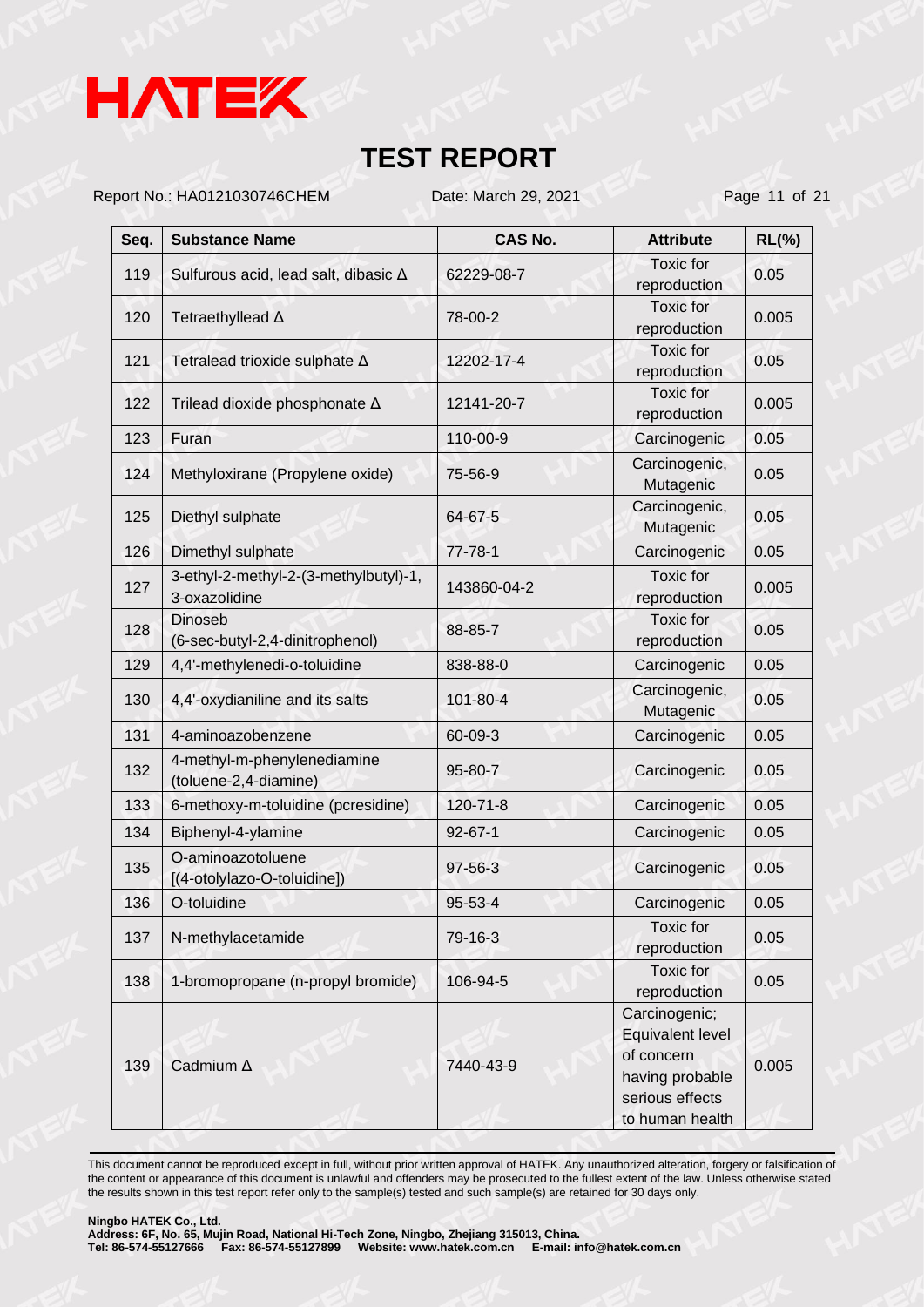

Report No.: HA0121030746CHEM Date: March 29, 2021 Page 12 of 21

| Seq. | <b>Substance Name</b>                                                                                                                                                                                                                                                                                                                                            | <b>CAS No.</b> | <b>Attribute</b>                                                                                                                                                                         | $RL(\%)$ |
|------|------------------------------------------------------------------------------------------------------------------------------------------------------------------------------------------------------------------------------------------------------------------------------------------------------------------------------------------------------------------|----------------|------------------------------------------------------------------------------------------------------------------------------------------------------------------------------------------|----------|
| 140  | Cadmium oxide A                                                                                                                                                                                                                                                                                                                                                  | 1306-19-0      | Carcinogenic;<br>Equivalent level<br>of concern<br>having probable<br>serious effects<br>to human<br>health(effects on<br>kidnev and<br>hone)                                            | 0.005    |
| 141  | Ammonium<br>pentadecafluorooctanoate (APFO)                                                                                                                                                                                                                                                                                                                      | 3825-26-1      | Toxic for<br>reproduction;<br><b>PBT</b>                                                                                                                                                 | 0.05     |
| 142  | Pentadecafluorooctanoic<br>acid<br>(PFOA)                                                                                                                                                                                                                                                                                                                        | 335-67-1       | Toxic for<br>reproduction;<br><b>PBT</b>                                                                                                                                                 | 0.05     |
| 143  | Dipentyl phthalate (DPP)                                                                                                                                                                                                                                                                                                                                         | 131-18-0       | Toxic for<br>reproduction                                                                                                                                                                | 0.05     |
| 144  | 4-Nonylphenol, branched and<br>linear, ethoxylated [substances<br>with a linear and/or branched<br>alkyl chain with a carbon<br>number of 9 covalently bound in<br>position 4 to phenol, ethoxylated<br>covering UVCB- and welldefined<br>substances, polymers<br>and homologues, which include<br>any of the individual isomers<br>and/or combinations thereof] |                | Equivalent level<br>of concern<br>having probable<br>serious effects<br>to the<br>environment(du<br>e to the<br>endocrine<br>disruptingproper<br>ties of the<br>degradation<br>products) | 0.05     |
| 145  | Cadmium sulphide $\Delta$                                                                                                                                                                                                                                                                                                                                        | 1306-23-6      | Equivalent level<br>of concern<br>having probable<br>serious effects<br>to human health                                                                                                  | 0.005    |
| 146  | Disodium 3,3'-[[1,1'-biphenyl]-<br>4,4'-diylbis(azo)]bis(4-aminonaphthal<br>$ene-1-$<br>sulphonate) (C.I. Direct Red 28)                                                                                                                                                                                                                                         | 573-58-0       | Carcinogenic                                                                                                                                                                             | 0.05     |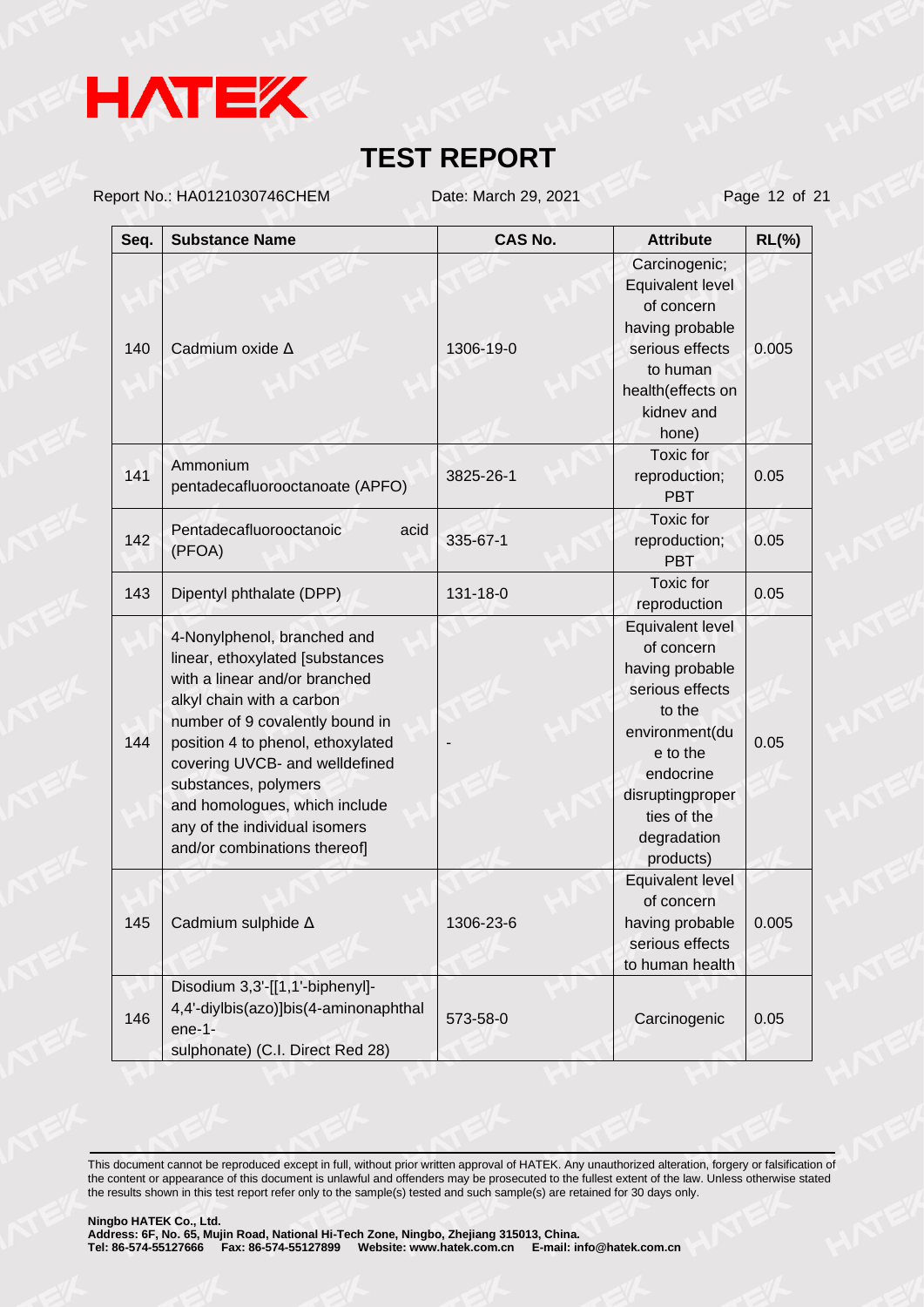

Report No.: HA0121030746CHEM Date: March 29, 2021 Page 13 of 21

| Seq. | <b>Substance Name</b>                                                                                                                                                 | <b>CAS No.</b>            | <b>Attribute</b>                                                                                | $RL(\%)$ |
|------|-----------------------------------------------------------------------------------------------------------------------------------------------------------------------|---------------------------|-------------------------------------------------------------------------------------------------|----------|
| 147  | Disodium 4-amino-3-[[4'-[(2,4-<br>diaminophenyl)azo][1,1'-<br>biphenyl]-4-yl]azo] -5-hydroxy-6-<br>(phenylazo)naphthalene-2,7-<br>disulphonate (C.I. Direct Black 38) | 1937-37-7                 | Carcinogenic                                                                                    | 0.05     |
| 148  | Dihexyl phthalate (DnHP)                                                                                                                                              | 84-75-3                   | Toxic for<br>reproduction                                                                       | 0.05     |
| 149  | Imidazolidine-2-thione<br>(2-imidazoline-2-thiol)                                                                                                                     | 96-45-7                   | Toxic for<br>reproduction                                                                       | 0.05     |
| 150  | Lead di(acetate) ∆                                                                                                                                                    | 301-04-2                  | Toxic for<br>reproduction                                                                       | 0.05     |
| 151  | Trixylyl phosphate                                                                                                                                                    | 25155-23-1                | Toxic for<br>reproduction                                                                       | 0.05     |
| 152  | Cadmium chloride A                                                                                                                                                    | 10108-64-2                | <b>CMR</b>                                                                                      | 0.005    |
| 153  | 1,2-Benzenedicarboxylic acid, dihexyl<br>branched<br>and<br>linear<br>ester,<br>(Diisohexyl phthalate(DIHP)                                                           | 68515-50-4                | Toxic for<br>reproduction                                                                       | 0.05     |
| 154  | Sodium peroxometaborate A                                                                                                                                             | 7632-04-4                 | Toxic for<br>reproduction                                                                       | 0.005    |
| 155  | Sodium perborate;<br>perboric acid, sodium salt $\Delta$                                                                                                              |                           | Toxic for<br>reproduction                                                                       | 0.005    |
| 156  | Cadmium fluoride A                                                                                                                                                    | 7790-79-6                 | CMR;<br>Equivalent level<br>of concern<br>having probable<br>serious effects<br>to human health | 0.005    |
| 157  | Cadmium sulphate A                                                                                                                                                    | 10124-36-4,31119-53-<br>6 | CMR;<br>Equivalent level<br>of concern<br>having probable<br>serious effects<br>to human health | 0.005    |
| 158  | 2-benzotriazol-2-yl-4,6-di-tertbutylphe<br>nol (UV-320)                                                                                                               | 3846-71-7                 | PBT; vPvB                                                                                       | 0.05     |
| 159  | 2-(2H-benzotriazol-2-yl)-4,6-<br>ditertpentylphenol (UV-328)                                                                                                          | 25973-55-1                | PBT; vPvB                                                                                       | 0.05     |
| 160  | 2-ethylhexyl 10-ethyl-4,4-dioctyl-<br>7-oxo-8-oxa-3,5-dithia-4-stannatetrad<br>ecanoate (DOTE)                                                                        | 15571-58-1                | <b>Toxic</b> for<br>reproduction                                                                | 0.05     |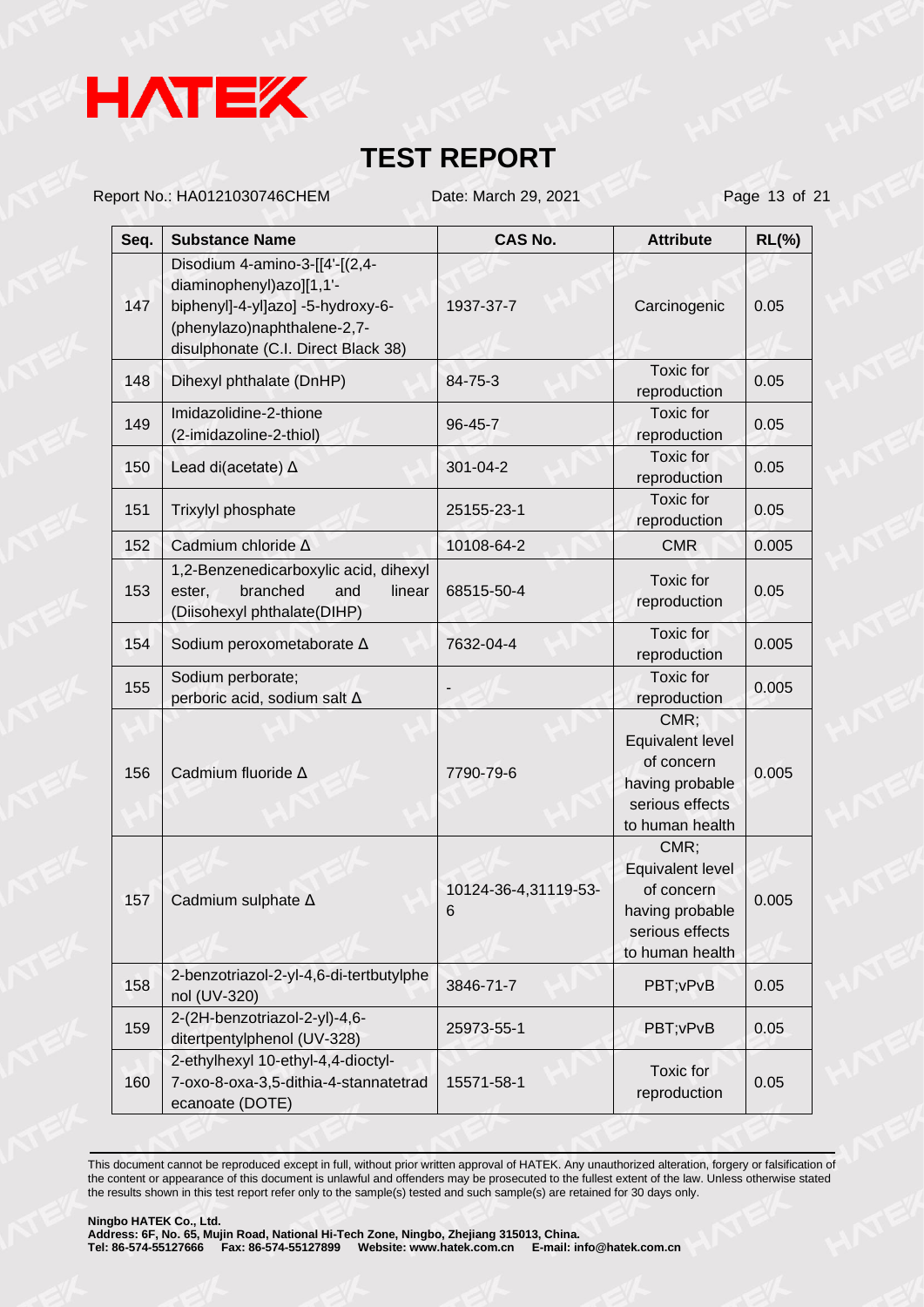

Report No.: HA0121030746CHEM Date: March 29, 2021 Page 14 of 21

| Seq. | <b>Substance Name</b>                                                                                                                                                                                                                                                                      | CAS No.                               | <b>Attribute</b>                                | $RL(\%)$ |
|------|--------------------------------------------------------------------------------------------------------------------------------------------------------------------------------------------------------------------------------------------------------------------------------------------|---------------------------------------|-------------------------------------------------|----------|
| 161  | Reaction mass of 2-ethylhexyl<br>10-ethyl-4,4-dioctyl-7-oxo-8-oxa-<br>3,5-dithia-4-<br>stannatetradecanoate and 2-<br>ethylhexyl 10-ethyl-4-[[2-[(2-<br>ethylhexyl)oxy]-2-oxoethyl]thio]-<br>4-octyl-7-oxo-8-oxa-3,5-dithia-4-<br>stannatetradecanoate (reaction<br>mass of DOTE and MOTE) |                                       | Toxic for<br>reproduction                       | 0.05     |
| 162  | 1,2-benzenedicarboxylic acid,<br>di-C6-10-alkyl esters; 1,2-<br>benzenedicarboxylic acid, mixed<br>decyl and hexyl and octyl<br>diesters with $\geq 0.3\%$ of dihexyl<br>phthalate (EC No. 201-559-5)                                                                                      | 68515-51-5,68648-93-<br>1             | <b>Toxic</b> for<br>reproduction                | 0.05     |
| 163  | 5-sec-butyl-2-(2,4-<br>dimethylcyclohex-3-en-1-yl)-5-<br>methyl-1,3-dioxane [1], 5-secbutyl-<br>2-(4,6-dimethylcyclohex-3-<br>en-1-yl)-5-methyl-1,3-dioxane [2]<br>[covering any of the individual<br>isomers of [1] and [2] or any<br>combination thereof]                                |                                       | vPvB                                            | 0.05     |
| 164  | 1,3-propanesultone                                                                                                                                                                                                                                                                         | 1120-71-4                             | Carcinogenic                                    | 0.05     |
| 165  | 2,4-di-tert-butyl-6-(5-<br>chlorobenzotriazol-2-yl)phenol<br>$(UV-327)$                                                                                                                                                                                                                    | 3864-99-1                             | vPvB                                            | 0.05     |
| 166  | 2-(2H-benzotriazol-2-yl)-4-(tertbutyl)-<br>6-(sec-butyl)phenol (UV-<br>350)                                                                                                                                                                                                                | 36437-37-3                            | vPvB                                            | 0.05     |
| 167  | Nitrobenzene                                                                                                                                                                                                                                                                               | 98-95-3                               | <b>Toxic</b> for<br>reproduction                | 0.05     |
| 168  | Perfluorononan-1-oic-acid and<br>its sodium and ammonium salt                                                                                                                                                                                                                              | 375-95-1,<br>21049-39-8,<br>4149-60-4 | <b>Toxic</b> for<br>reproduction;<br><b>PBT</b> | 0.05     |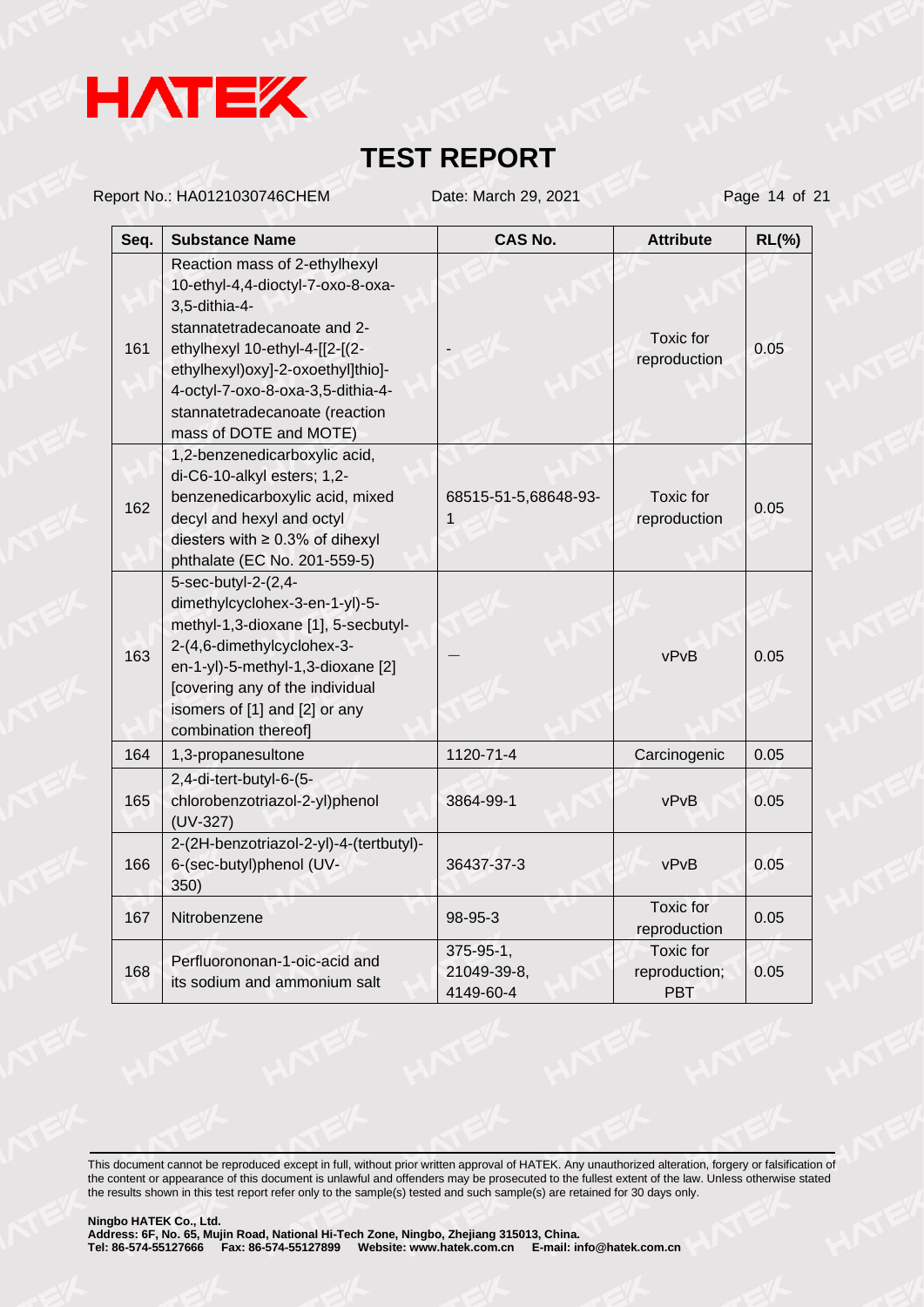

Report No.: HA0121030746CHEM Date: March 29, 2021 Page 15 of 21

| Seq. | <b>Substance Name</b>                             | <b>CAS No.</b>                             | <b>Attribute</b>                                                                                     | $RL(\%)$ |
|------|---------------------------------------------------|--------------------------------------------|------------------------------------------------------------------------------------------------------|----------|
| 169  | Benzo[def]chrysene<br>(Benzo[a]pyrene)            | $50 - 32 - 8$                              | Carcinogenic;<br>Mutagenic;<br><b>Toxic</b> for<br>reproduction;<br>PBT; very<br>bioaccumulatio<br>n | 0.05     |
| 170  | 4,4'-isopropylidenediphenol(bispheno<br>I A; BPA) | 1980/5/7                                   | <b>Toxic</b> for<br>reproduction                                                                     | 0.05     |
| 171  | 4-heptylphenol, branched and linear<br>$(4-HPbl)$ |                                            | Equivalent level<br>of concern<br>having probable<br>serious effects<br>to the<br>environment        | 0.05     |
| 172  | Perfluorodecic acid and its salts and<br>lipids   | 3108-42-7, 335-76-2,<br>3830-45-3          | <b>Toxic</b> for<br>reproduction                                                                     | 0.05     |
| 173  | 4-tert-pentylphenol (PTAP)                        | 80-46-6                                    | Equivalent level<br>of concern<br>having probable<br>serious effects<br>to the<br>environment        | 0.05     |
| 174  | Dechlorane                                        | 13560-89-9;<br>135821-74-8;<br>135821-03-3 | vPvB                                                                                                 | 0.05     |
| 175  | 4,4'-isopropylidenediphenol<br>(bisphenol A)      | 80-05-7                                    | Endocrine<br>disrupting                                                                              | 0.05     |
| 176  | Benz[a]anthracene                                 | $56 - 55 - 3$                              | Carcinogenic;<br>PBT; vPvB                                                                           | 0.05     |
| 177  | Cadmium nitrate                                   | 10325-94-7                                 | Carcinogenic;<br>Teratogenic                                                                         | 0.05     |
| 178  | Carbonic carbonate                                | 513-78-0                                   | Carcinogenic;<br>Teratogenic                                                                         | 0.05     |
| 179  | Cadmium hydroxide                                 | 21041-95-2                                 | Carcinogenic;<br>Teratogenic                                                                         | 0.05     |
| 180  | Chrysene                                          | 218-01-9                                   | Carcinogenic;<br>PBT; vPvB                                                                           | 0.05     |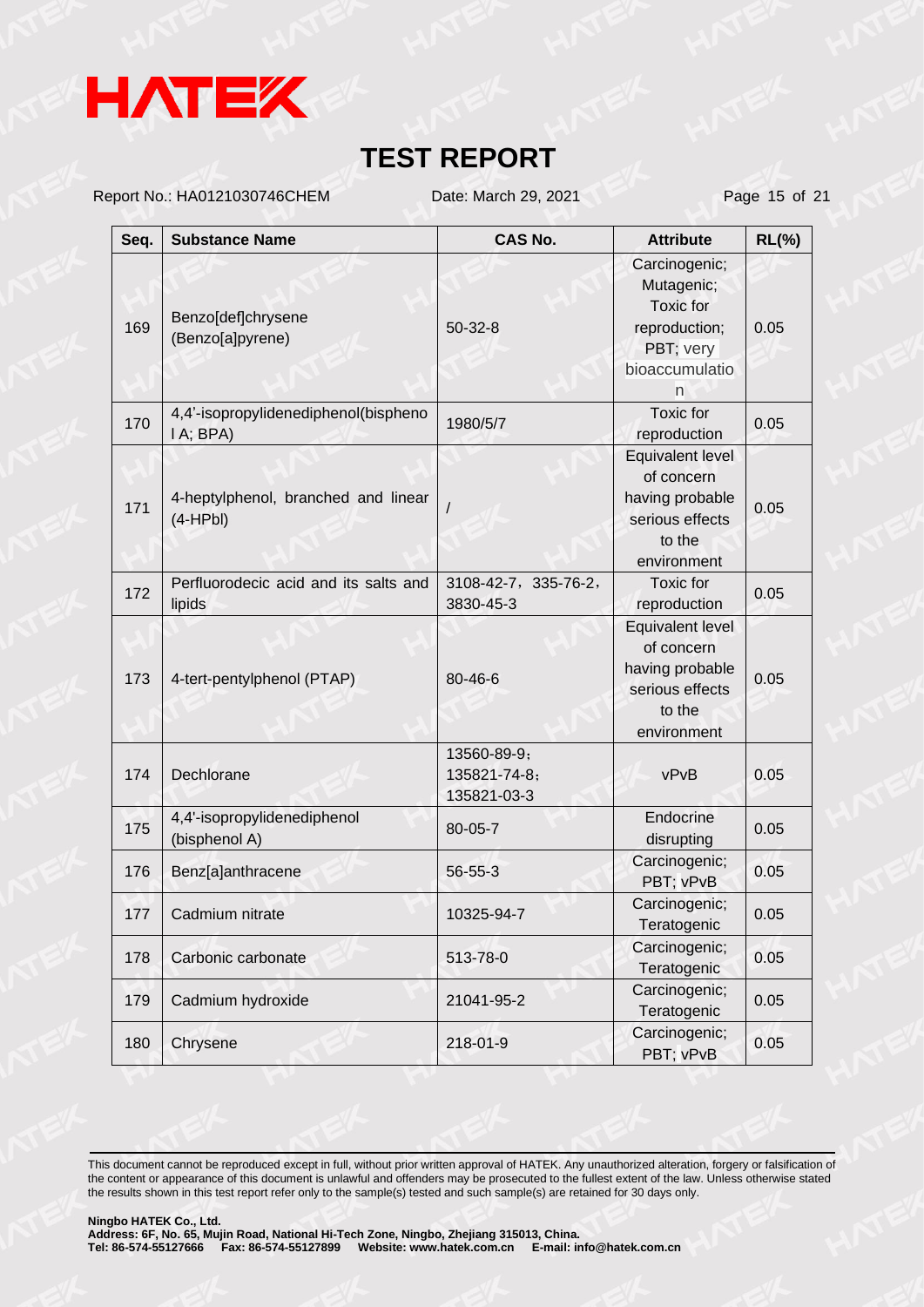

Report No.: HA0121030746CHEM Date: March 29, 2021 Page 16 of 21

| Seq. | <b>Substance Name</b>                                                                                                                                                                          | <b>CAS No.</b>       | <b>Attribute</b>                                                    | $RL(\%)$ |
|------|------------------------------------------------------------------------------------------------------------------------------------------------------------------------------------------------|----------------------|---------------------------------------------------------------------|----------|
| 181  | of<br>Reaction<br>products<br>1,3,4-thiadiazolidine-2,5-dithione,<br>Formaldehyde and 4-heptylphenol,<br>branched and linear (RP-HP) [with<br>≥0.1% w/w 4-heptylphenol, branched<br>and liner] |                      | Endocrine<br>disrupting<br>properties                               | 0.05     |
| 182  | Benzene-1,2,4-tricarboxylic<br>acid<br>1,2-anhydride (trimellitic anhydride)<br>(TMA)                                                                                                          | 552-30-7             | Respiratory<br>sensitising<br>properties                            | 0.05     |
| 183  | Dicyclohexyl phthalate (DCHP)                                                                                                                                                                  | 84-61-7              | Toxic for<br>reproduction;<br>Endocrine<br>disrupting<br>properties | 0.05     |
| 184  | Benzo[ghi]perylene                                                                                                                                                                             | 191-24-2             | PBT; vPvB                                                           | 0.05     |
| 185  | Decamethylcyclopentasiloxane (D5)                                                                                                                                                              | 541-02-6             | PBT; vPvB                                                           | 0.05     |
| 186  | Disodium octaborate                                                                                                                                                                            | 12008-41-2           | <b>Toxic</b> for<br>reproduction                                    | 0.05     |
| 187  | Dodecamethylcyclohexasiloxane<br>(D6)                                                                                                                                                          | 540-97-6             | PBT; vPvB                                                           | 0.05     |
| 188  | Ethylenediamine (EDA)                                                                                                                                                                          | $107 - 15 - 3$       | Respiratory<br>sensitization<br>properties                          | 0.05     |
| 189  | Lead                                                                                                                                                                                           | 7439-92-1            | Toxic for<br>reproduction                                           | 0.05     |
| 190  | Octamethylcyclotetrasiloxane (D4)                                                                                                                                                              | 556-67-2             | PBT; vPvB                                                           | 0.05     |
| 191  | Terphenyl hydrogenated                                                                                                                                                                         | 61788-32-7           | vPvB                                                                | 0.05     |
| 192  | Pyrene                                                                                                                                                                                         | 129-00-0; 1718-52-1  | PBT; vPvB                                                           | 0.05     |
| 193  | Phenanthrene                                                                                                                                                                                   | $85 - 01 - 8$        | vPvB                                                                | 0.05     |
| 194  | Fluoranthene                                                                                                                                                                                   | 206-44-0; 93951-69-0 | PBT; vPvB                                                           | 0.05     |
| 195  | Benzo[k]fluoranthene                                                                                                                                                                           | 207-08-9             | PBT; vPvB;<br>Carcinogenic                                          | 0.05     |
| 196  | 2,2-bis(4'-hydroxyphenyl)-4-methylpe<br>ntane                                                                                                                                                  | 6807-17-6            | Toxic for<br>reproduction                                           | 0.05     |
| 197  | 1,7,7-trimethyl-3-(phenylmethylene)bi<br>cyclo[2.2.1]heptan-2-one<br>(3-benzylidene camphor) (3-BC)                                                                                            | 15087-24-8           | Endocrine<br>disrupting<br>properties                               | 0.05     |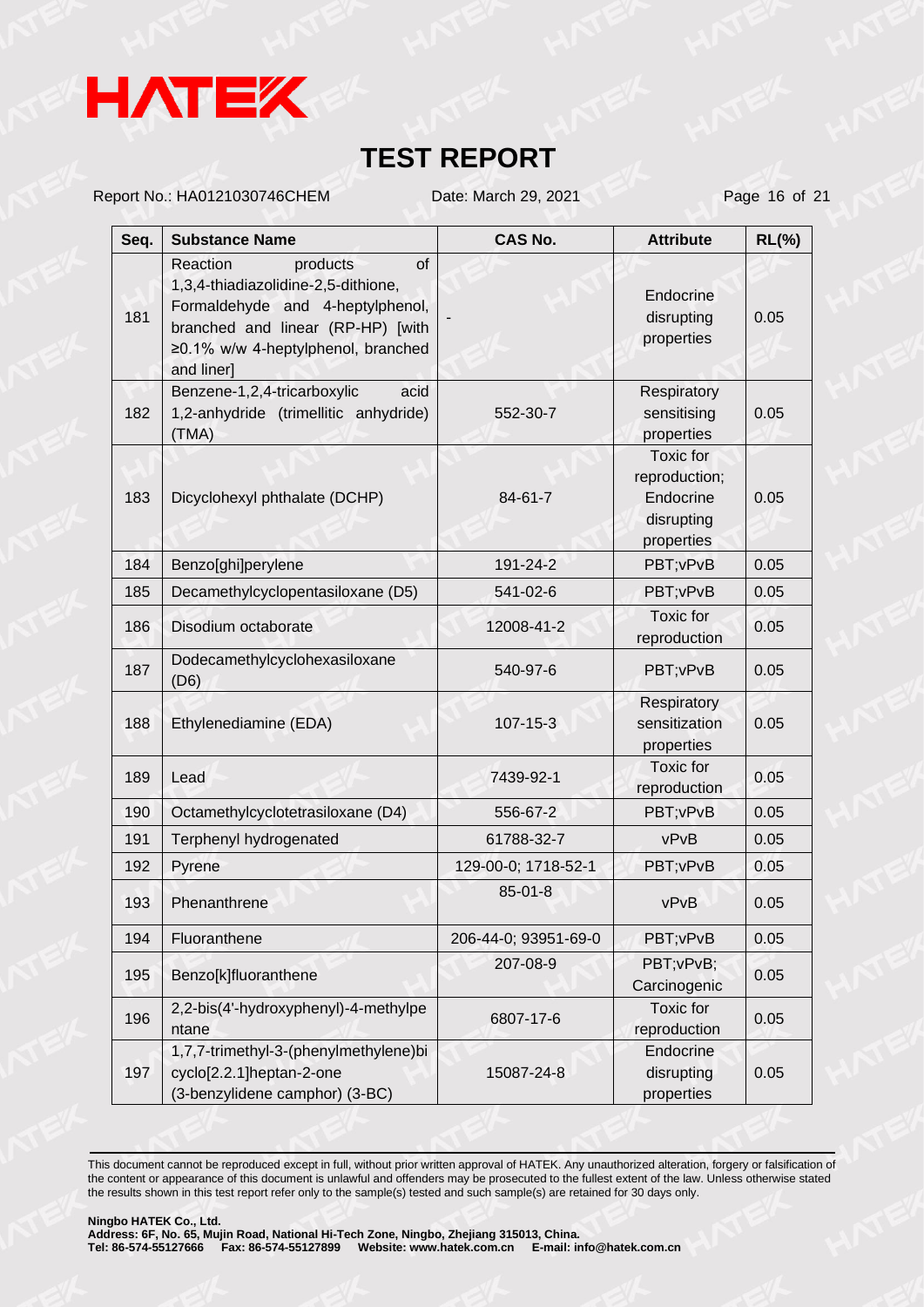

Report No.: HA0121030746CHEM Date: March 29, 2021 Page 17 of 21

| Seq. | <b>Substance Name</b>                                                                                                                                                                                                     | <b>CAS No.</b>        | <b>Attribute</b>                      | $RL(\%)$ |
|------|---------------------------------------------------------------------------------------------------------------------------------------------------------------------------------------------------------------------------|-----------------------|---------------------------------------|----------|
| 198  | 2,3,3,3-tetrafluoro-2-(heptafluoroprop<br>oxy) propionic acid, its salts and its<br>acyl halides (covering any of their<br>individual isomers and combinations<br>thereof)                                                |                       | Endocrine<br>disrupting<br>properties | 0.05     |
| 199  | 2-methoxyethyl acetate                                                                                                                                                                                                    | 203-772-9<br>110-49-6 | Endocrine<br>disrupting<br>properties | 0.05     |
| 200  | 4-tert-butylphenol                                                                                                                                                                                                        | 202-679-0<br>98-54-4  | Endocrine<br>disrupting<br>properties | 0.05     |
| 201  | Tris(4-nonylphenyl, branched and<br>linear) phosphite (TNPP) with $\geq 0.1\%$<br>w/w of 4-nonylphenol, branched and<br>linear (4-NP)                                                                                     |                       | Endocrine<br>disrupting<br>properties | 0.05     |
| 202  | Diisohexyl phthalate                                                                                                                                                                                                      | 71850-09-4            | Toxic for<br>reproduction             | 0.05     |
| 203  | 2-benzyl-2-dimethylamino-4'-morphol<br>inobutyrophenone                                                                                                                                                                   | 119313-12-1           | Toxic for<br>reproduction             | 0.05     |
| 204  | 2-methyl-1-(4-methylthiophenyl)-2-m<br>orpholinopropan-1-one                                                                                                                                                              | 71868-10-5            | Toxic for<br>reproduction             | 0.05     |
| 205  | Perfluorobutane sulfonic acid (PFBS)<br>and its salts                                                                                                                                                                     |                       | Endocrine<br>disrupting<br>properties | 0.05     |
| 206  | 1-vinylimidazole                                                                                                                                                                                                          | 1072-63-5             | Toxic for<br>reproduction             | 0.05     |
| 207  | 2-methylimidazole                                                                                                                                                                                                         | 693-98-1              | <b>Toxic</b> for<br>reproduction      | 0.05     |
| 208  | Buty  4-hydroxybenzoate                                                                                                                                                                                                   | $94 - 26 - 8$         | Endocrine<br>disrupting<br>properties | 0.05     |
| 209  | Dibutylbis(pentane-2,4-dionato-O,O')<br>tin                                                                                                                                                                               | 22673-19-4            | Toxic for<br>reproduction             | 0.05     |
| 210  | Tetraethylene glycol dimethyl ether                                                                                                                                                                                       | 143-24-8              | Toxic for<br>reproduction             | 0.05     |
| 211  | Dioctyltin dilaurate, stannane,<br>dioctyl-, bis(coco acyloxy) derivs.,<br>and any other stannane, dioctyl-,<br>bis(fatty acyloxy) derivs. wherein C12<br>is the predominant carbon number of<br>the fatty acyloxy moiety |                       | Toxic for<br>reproduction             | 0.05     |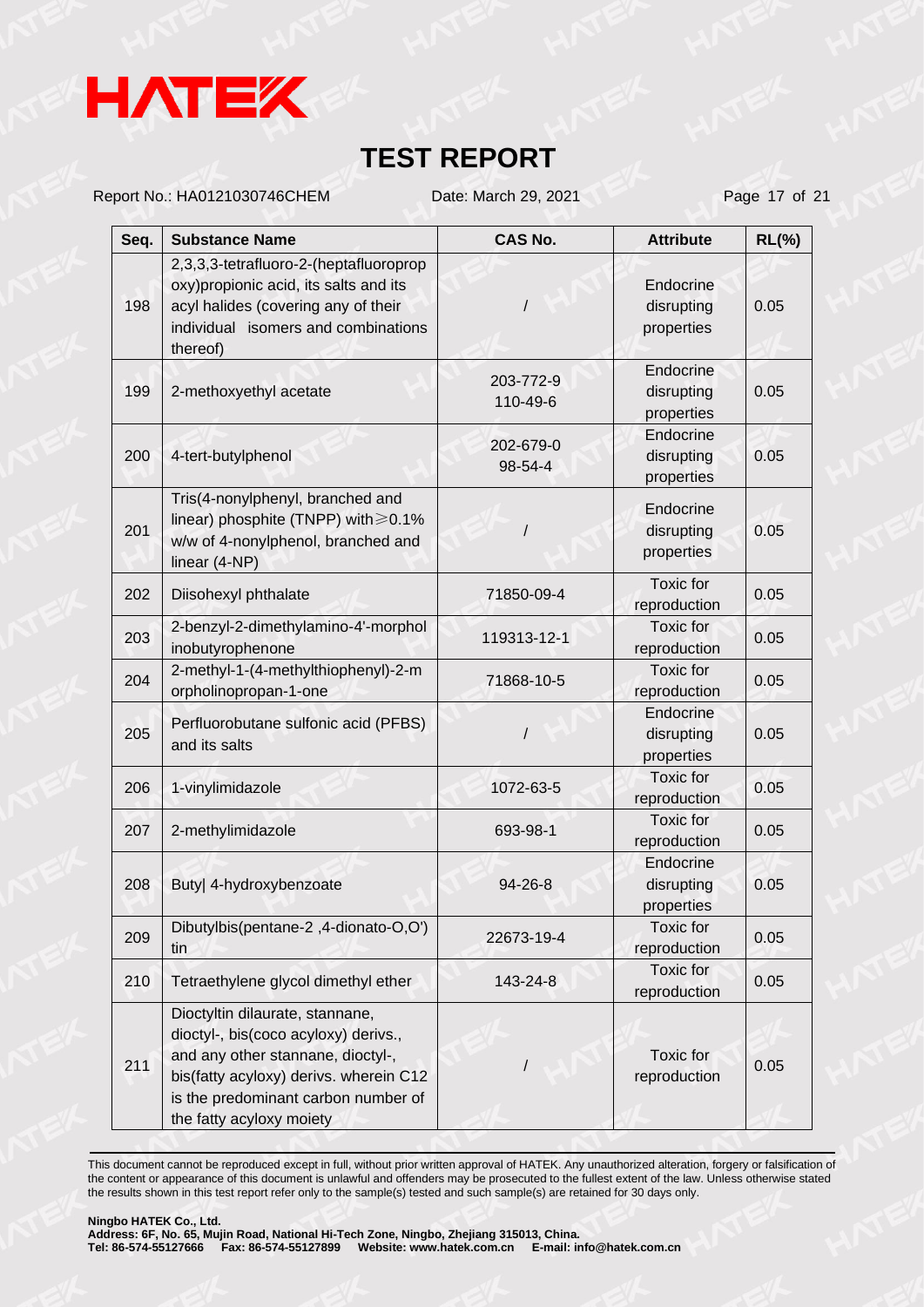

Report No.: HA0121030746CHEM Date: March 29, 2021 Page 18 of 21

#### **Note:**

- 1. SVHC = Substance of very high concern.
- 2. RL=Reporting Limit. All RL are based on homogenous material.
- 3. N.D. = Not detected (Lower than RL), ND is denoted on the SVHC substance.
- 4. Δ = Determination was based on elemental analysis. The content was calculated based on assumption of worst-case.
- 5. In accordance with regulation (EC) No 1907/2006, any producer or importer of articles shall notify ECHA, in accordance with paragraph 4 of Article 7, if a substance meets the criteria in Article 57 and is identified in accordance with Article 59(1), if both the following conditions are met:
	- (a) the substance is present in those articles in quantities totaling over one tonne per producer or importer per year;
	- (b) The substance is present in those articles above a concentration of 0.1% weight by weight (w/w).
- 6. Form 28 October 2008, EU & EEA suppliers of articles of articles which contain substances on the Candidate List in a concentration above 0.1% (W/W) must provide sufficient information, available to them, to their customers and on request to a consumer within 45 days of the receipt of this request. This information must ensure safe use of the article and, as a minimum, include the name of the substance.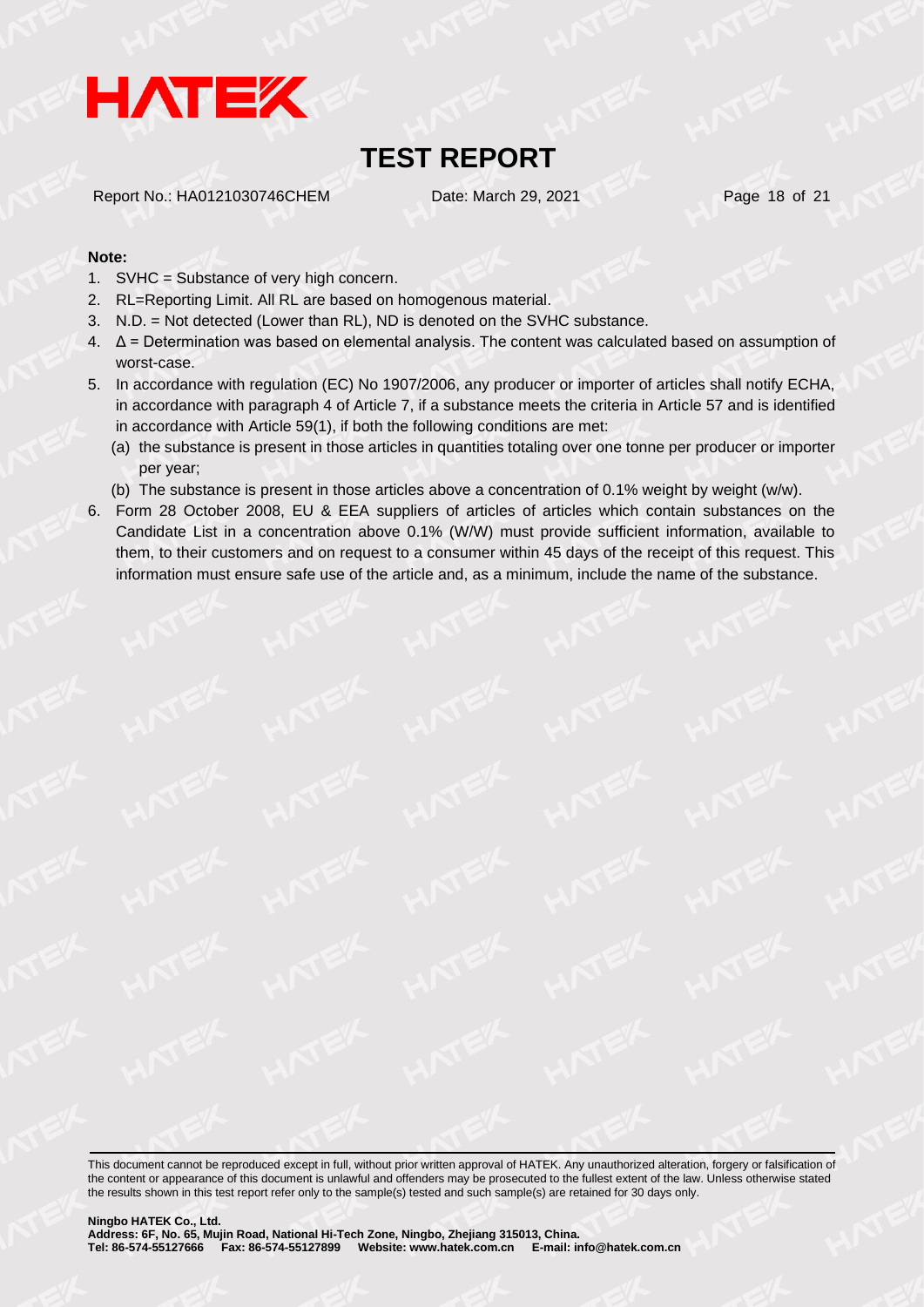

Report No.: HA0121030746CHEM Date: March 29, 2021 Page 19 of 21

#### **Sample Photo:**

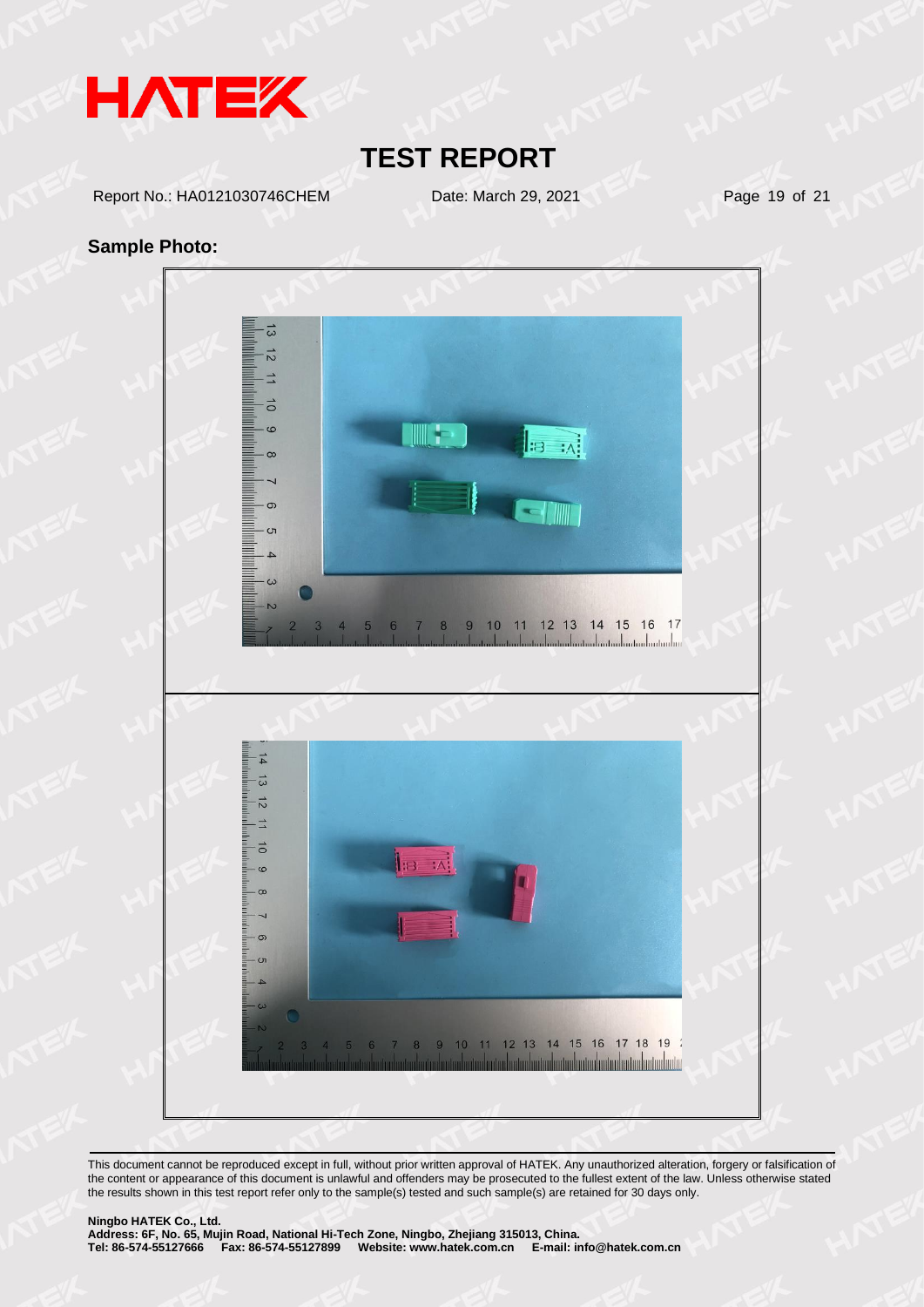

Report No.: HA0121030746CHEM Date: March 29, 2021 Page 20 of 21